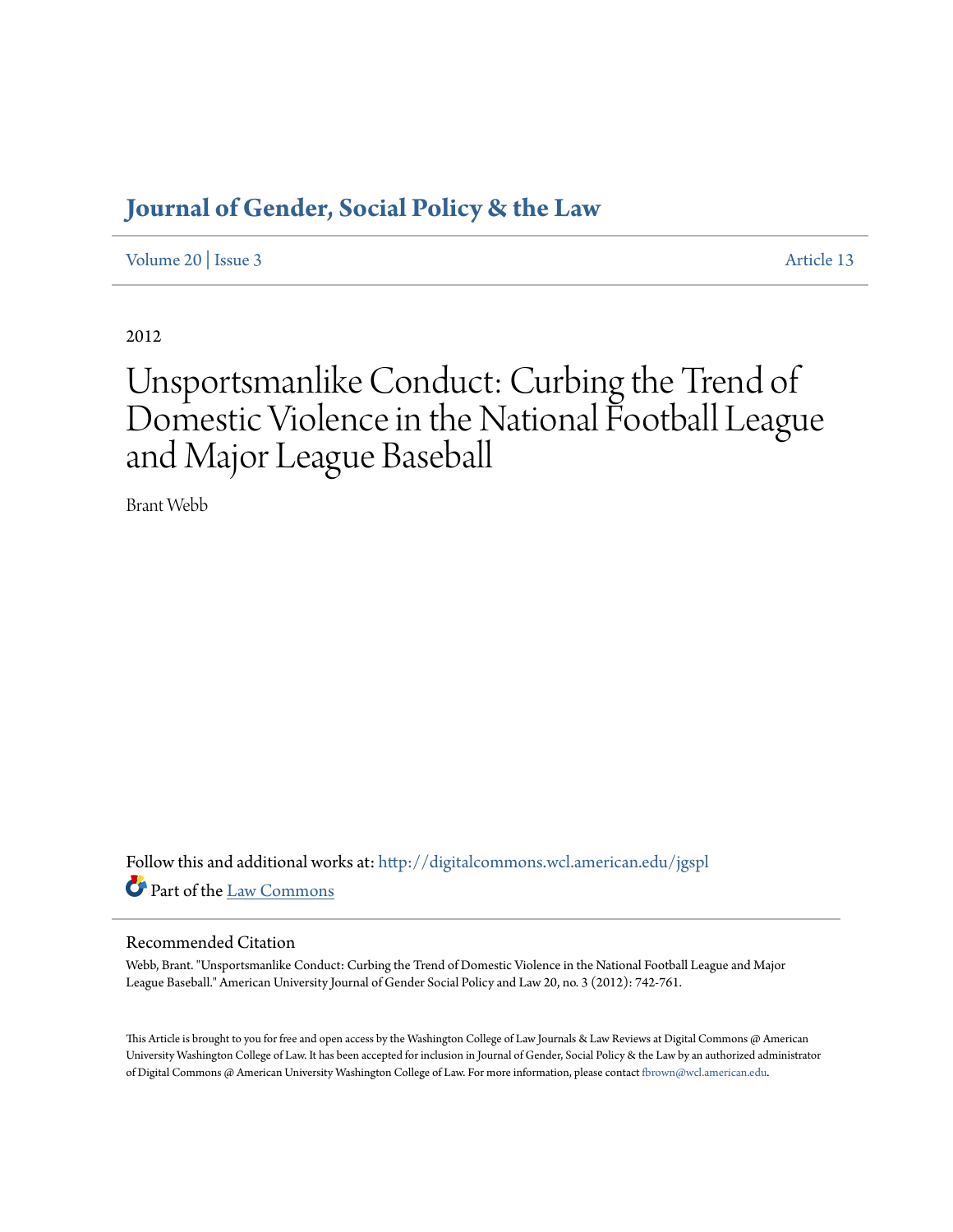# UNSPORTSMANLIKE CONDUCT: CURBING THE TREND OF DOMESTIC VIOLENCE IN THE NATIONAL FOOTBALL LEAGUE AND MAJOR LEAGUE BASEBALL

# BRANT WEBB**\***

| A. Disciplinary Authority in Major League Baseball745       |      |
|-------------------------------------------------------------|------|
| 1. Joint Drug Agreement and Subsequent Changes746           |      |
|                                                             |      |
| 3. Incidents of Domestic Violence in Major League           |      |
|                                                             |      |
|                                                             |      |
|                                                             |      |
| 1. The NFL's Initial Steps to Resolve Conduct Issues752     |      |
|                                                             |      |
| 3. The NFL & Domestic Violence before the 2007              |      |
|                                                             |      |
|                                                             |      |
| 4. The NFL & Domestic Violence after the 2007               |      |
|                                                             |      |
|                                                             |      |
| II. Why the NFL and MLB Have Been Slow to React to Domestic |      |
|                                                             | .758 |
|                                                             |      |

<sup>\*</sup> Winner, American Bar Association Commission on Domestic Violence: Eighth Annual Law Student Writing Competition. This Article was the first place winner of the 2011\_*Annual Law Student Writing Competition on Domestic Violence and the Law*, sponsored by the American Bar Association's Commission on Domestic Violence. The views expressed herein have not been approved by the House of Delegates or the Board of Governors of the American Bar Association and accordingly should not be construed as representing the policy of the ABA. This Article was first published in 20 AM. U. J. GENDER SOC. POL'Y & L. 741 by agreement between the American University and the American Bar Association.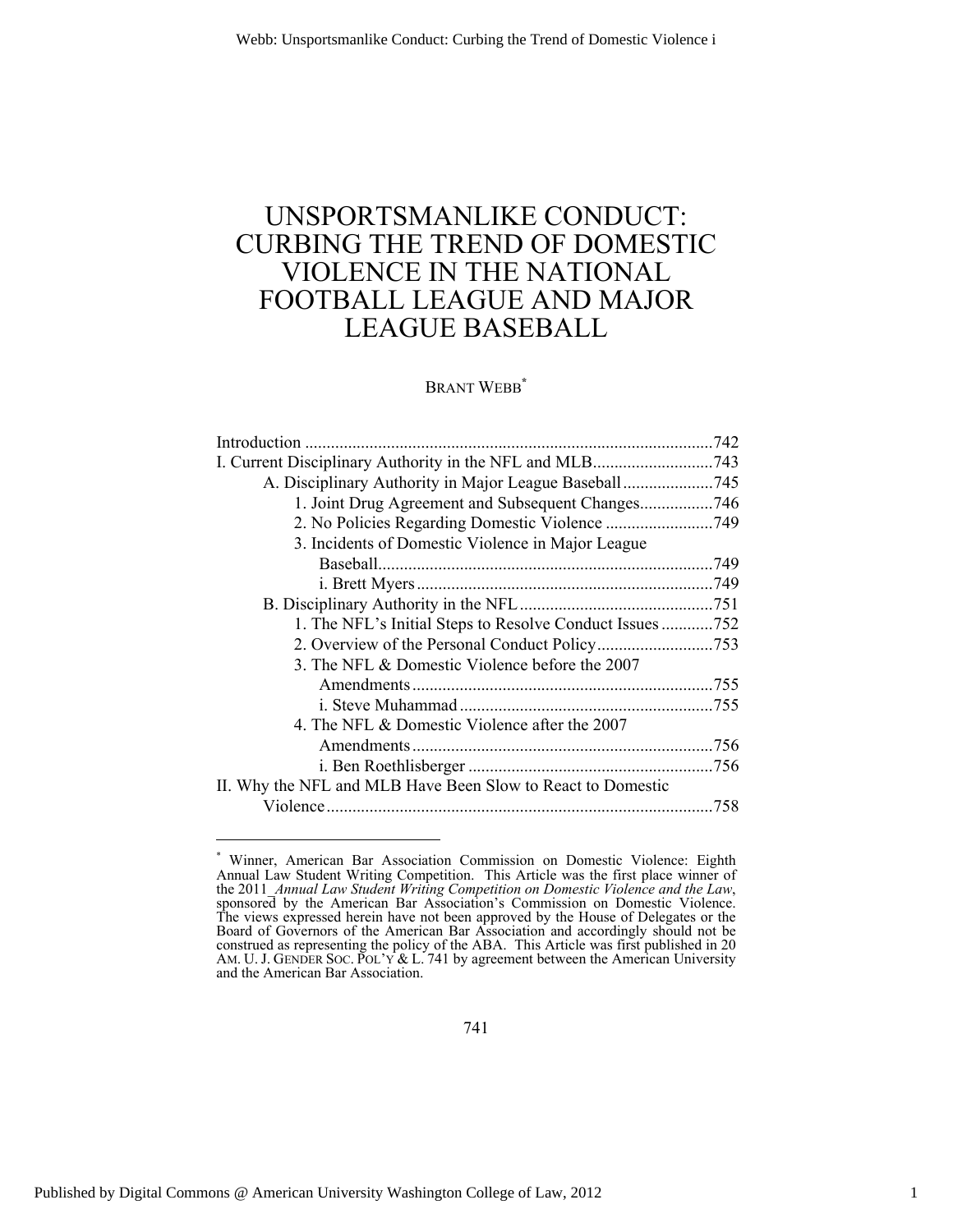| 742 | JOURNAL OF GENDER, SOCIAL POLICY & THE LAW [Vol. 20:3 |  |
|-----|-------------------------------------------------------|--|
|     |                                                       |  |
|     |                                                       |  |
|     |                                                       |  |
|     | A. The Link Between Athletes and Domestic Abuse 759   |  |
|     |                                                       |  |
|     |                                                       |  |
|     |                                                       |  |

#### **INTRODUCTION**

"I just beat the hell out of my wife and kick the dog,"<sup>1</sup> once said Dallas Green, then manager of the New York Mets, about his method of coping with losing baseball games.<sup>2</sup> Domestic violence is a "significant problem" in American society.<sup>3</sup> While both males and females may be victims of domestic violence, national statistics indicate that over ninety percent are women.<sup>4</sup> According to the American Medical Association, nearly twentyfive percent of women in the United States will suffer physical abuse at the hands of their current or former husbands or boyfriends during their lifetimes.<sup>5</sup> Domestic violence is the single major cause of injury to women, and up to one-half of all female homicide victims are murdered by their partners.<sup>6</sup> Domestic violence injuries are more common than injuries resulting from auto accidents, muggings, and rapes combined.<sup>7</sup> Since most domestic violence incidents occur in the privacy of the home, only one in ten incidents are actually reported.<sup>8</sup>

Some have argued that athletes are more inclined to commit domestic violence than the rest of society.<sup>9</sup> In fact, between January 1989 and November 1994, police reported that fifty-six current and former

l

5. Dabbs, *supra* note 3, at 167.

<sup>1.</sup> Carrie A. Moser*, Penalties, Fouls, and Errors: Professional Athletes and Violence Against Women*, 11 SPORTS LAW. J. 69, 69 (2004) (quoting William Oscar Johnson, *A National Scourge*, SPORTS ILLUSTRATED, June 27, 1994, at 92).

<sup>2</sup>*. Id*.

<sup>3.</sup> Ellen E. Dabbs, *Intentional Fouls: Athletes and Violence Against Women*, 31 COLUM. J.L. & SOC. PROBS. 167, 167 (1998).

<sup>4. 17</sup> S.C. JUR. *Criminal Domestic Violence* § 8 (2011) (citing AM. COLL. OF OBSTETRICIANS & GYNECOLOGISTS, THE ABUSED WOMAN (1988)).

<sup>6. 17</sup> S.C. JUR. *Criminal Domestic Violence* § 8 (citing INTERNATIONAL PERSPECTIVES ON FAMILY VIOLENCE (R.J. Gelles & Claire Predrick Cornell eds., 1983)).

<sup>7</sup>*. Id*.

<sup>8</sup>*. Id*. (citing AM. COLL. OF OBSTETRICIANS & GYNECOLOGISTS, THE BATTERED WOMAN (1989).

<sup>9.</sup> Note, *Out of Bounds: Professional Sports Leagues and Domestic Violence*, 109 HARV. L. REV. 1048, 1050 (1996) [hereinafter *Out of Bounds*].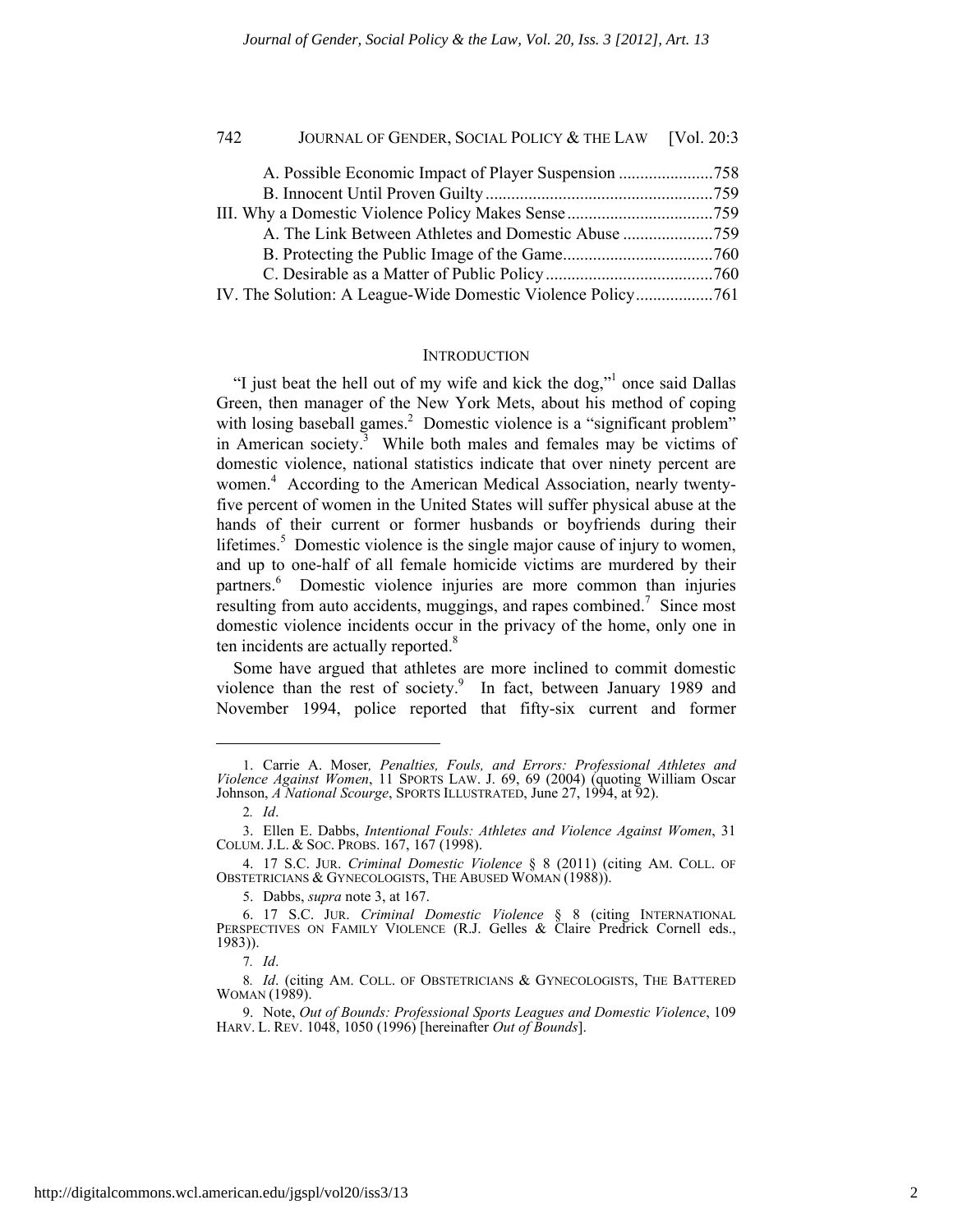professional football players were accused of violent behavior toward women.<sup>10</sup> Both the National Football League (NFL) and Major League Baseball (MLB) have a set of rules that athletes must follow while on the field, but what about rules regarding off-the-field conduct? These professional sports leagues have disciplinary procedures addressing athletes' off-the-field conduct, including use of performance-enhancing drugs, but existing league policies and procedures do not thoroughly address the problem of domestic violence.<sup>11</sup> What penalties, if any, do these athletes face if they commit acts of domestic violence? This Article examines the existing disciplinary policies and procedures of the NFL and MLB, and their strengths and weaknesses when applied to situations involving all forms of domestic violence, including sexual assault. Part II provides an overview of current disciplinary authority in the NFL and MLB and explores the absence of adequate punishments for incidents of domestic violence. Part III analyzes why the NFL and MLB have been slow to address the problem of domestic violence, and Part IV illustrates why drafting and implementing a uniform policy to combat domestic violence makes sense.

# I. CURRENT DISCIPLINARY AUTHORITY IN THE NFL AND MLB

Disciplinary authority in the NFL and MLB is vested in two primary sources: the leagues and the individual teams.<sup>12</sup> Commissioners of both the NFL and MLB "notoriously possess dominant powers in governing league matters."<sup>13</sup> Constitutions, bylaws, and collective bargaining agreements grant authority to league commissioners to discipline players for acts deemed not in the "best interest" of the sport. $14$  Discipline may be imposed

<sup>10</sup>*. Id*.

<sup>11</sup>*. See* MAJOR LEAGUE BASEBALL, MAJOR LEAGUE CONSTITUTION 1 (2005), http://bizofbaseball.com/docs/MLConsititutionJune2005Update.pdf [hereinafter MLB CONSTITUTION] (granting the MLB Commissioner authority to discipline athletes who act in a manner "not in the best interests of . . . [b]aseball); NAT'L FOOTBALL LEAGUE, CONSTITUTION AND BYLAWS OF THE NATIONAL FOOTBALL LEAGUE 30-31 (2006), http://static.nfl.com/static/content//public/static/html/careers http://static.nfl.com/static/content//public/static/html/careers/pdf/co\_.pdf NFL CONSTITUTION AND BYLAWS] (granting commissioner complete disciplinary authority over a player who exhibits conduct "detrimental to the welfare of the League or professional football"); NATIONAL FOOTBALL LEAGUE, PERSONAL CONDUCT POLICY 1 (2008), http://images.nflplayers.com/mediaResources/images/oldImages/fck/NFL %20Personal%20Conduct%20Policy%202008.pdf [hereinafter NFL PERSONAL CONDUCT POLICY] (stating that discipline may be imposed on a player in situations involving domestic violence and "other forms of partner abuse").

<sup>12.</sup> Kimberly M. Trebon, Note, *There is No "I" in Team: The Commission of Group Sexual Assault by Collegiate and Professional Athletes*, 4 DEPAUL J. SPORTS L. & CONTEMP. PROBS. 65, 91 (2007).

<sup>13.</sup> Janine Young Kim & Matthew J. Parlow, *Off-Court Misbehavior: Sports Leagues and Private Punishment*, 99 J. CRIM. L. & CRIMINOLOGY 573, 575 (2009) (quoting RAY YASSER ET AL., SPORTS LAW CASES AND MATERIALS 379 (2006)).

<sup>14</sup>*. See id*.; *see also* MLB CONSTITUTION, *supra* note 11, at 1 (granting the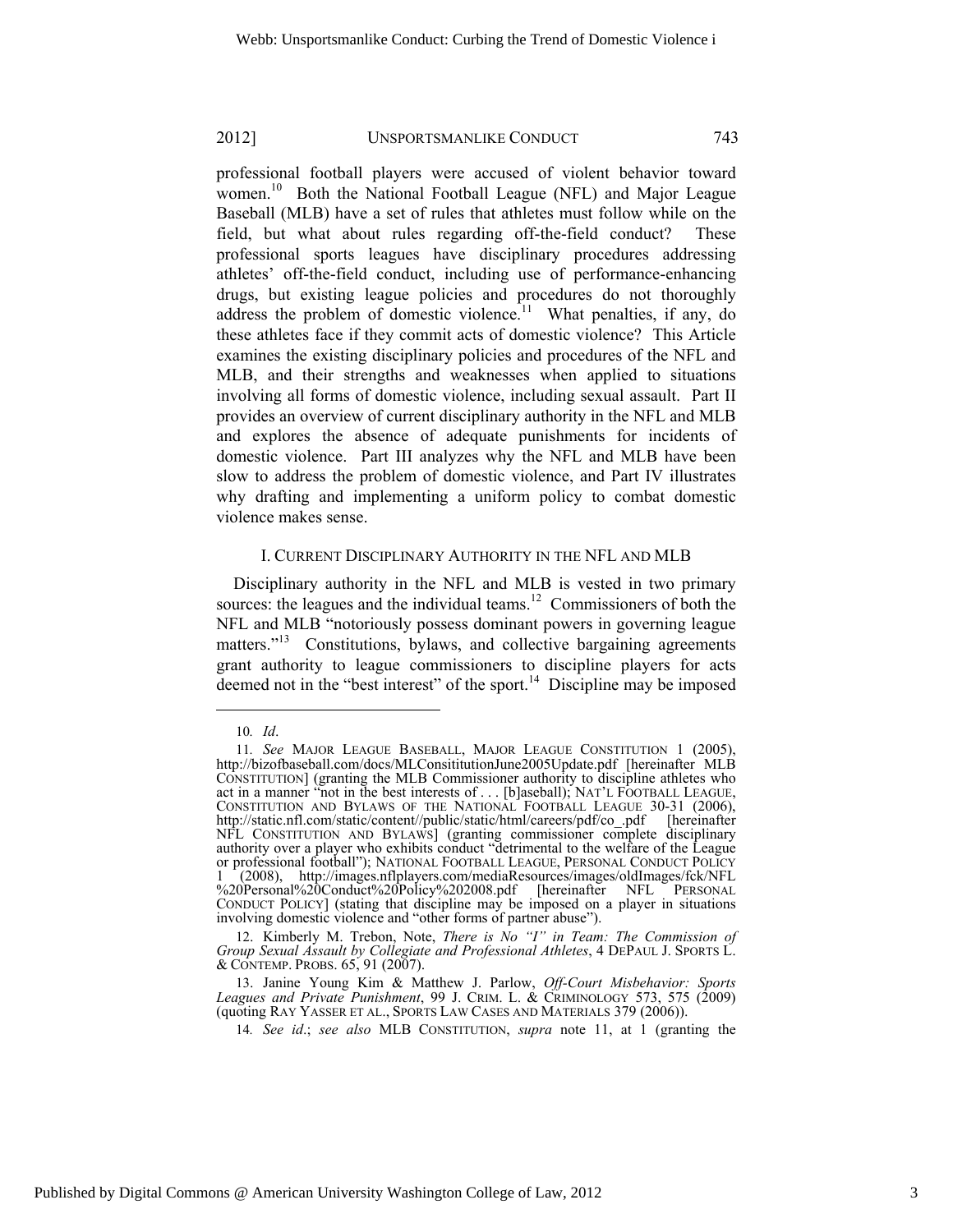in situations such as where a player carries a gun into the workplace, illegally possesses a gun outside of the workplace, or uses or possesses illegal or performance-enhancing drugs.<sup>15</sup>

Commissioner-initiated discipline follows the same basic structure in both the NFL and MLB.<sup>16</sup> The respective leagues, however, invoke their disciplinary powers in divergent ways.<sup>17</sup> In recent years, both MLB and NFL league commissioners have introduced and adopted more stringent policies in an effort to reduce off-the-field misconduct.<sup>18</sup> For example, NFL commissioner Roger Goodell introduced a strengthened personal conduct policy in 2007.<sup>19</sup> These new policy provisions allow the These new policy provisions allow the commissioner to invoke his authority in specific instances where a player violates the rules.20 In contrast, MLB allows the commissioner to discipline players whenever the "best interests" of the game are at risk.<sup>21</sup>

Additionally, both leagues have the power to discipline players according to terms found in individual player contracts.<sup>22</sup> Each league has a standard player contract mandating that the player agree to numerous provisions, including disciplinary provisions related to both on and offfield conduct.<sup>23</sup> A typical provision in the agreement contains a promise to refrain from "conduct detrimental to the best interests of the sport."<sup>24</sup> If this provision is violated, the league has the power to terminate the contract and release the player.<sup>25</sup> League teams may terminate a player contract for a number of reasons, including, but not limited to: (1) possessing a firearm in a league facility or venue, (2) failing to stay in "first-class" physical

l

commissioner the authority to investigate any act suspected not to be in the best interests of Baseball).

<sup>15</sup>*. See* NFL PERSONAL CONDUCT POLICY, *supra* note 11, at 1. *See generally* MAJOR LEAGUE BASEBALL, JOINT DRUG PREVENTION AND TREATMENT PROGRAM (2006), http://mlb.mlb.com/pa/padf.jda.pdf [hereinafter MLB JOINT DRUG PREVENTION] (outlining Major League Baseball's policies for dealing with drug use and disciplinary procedures for multiple offences).

<sup>16</sup>*. See* Sean Bukowski, *Flag on the Play: 25 to Life for the Offense of Murder*, 3 VAND. J. ENT. L. & PRAC. 106, 109 (2001) ("[T]he basic structure of commissionerinitiated discipline is the same in all of the other major sports leagues.").

<sup>17</sup>*. Id.*

<sup>18</sup>*. See* Trebon, *supra* note 12, at 91 (noting that as off-the-field misconduct has increased, more stringent policies have been adopted).

<sup>19</sup>*. Goodell Strengthens NFL Personal Conduct Policy*, USA TODAY, Apr. 11, http://www.usatoday.com/sports/football/nfl/2007-04-10-new-conductpolicy\_N.htm.

<sup>20</sup>*. See* Bukowski, *supra* note 16, at 109-10.

<sup>21</sup>*. Id*. at 110.

<sup>22.</sup> Trebon, *supra* note 12, at 92.

<sup>23</sup>*. See id*.

<sup>24</sup>*. Id*.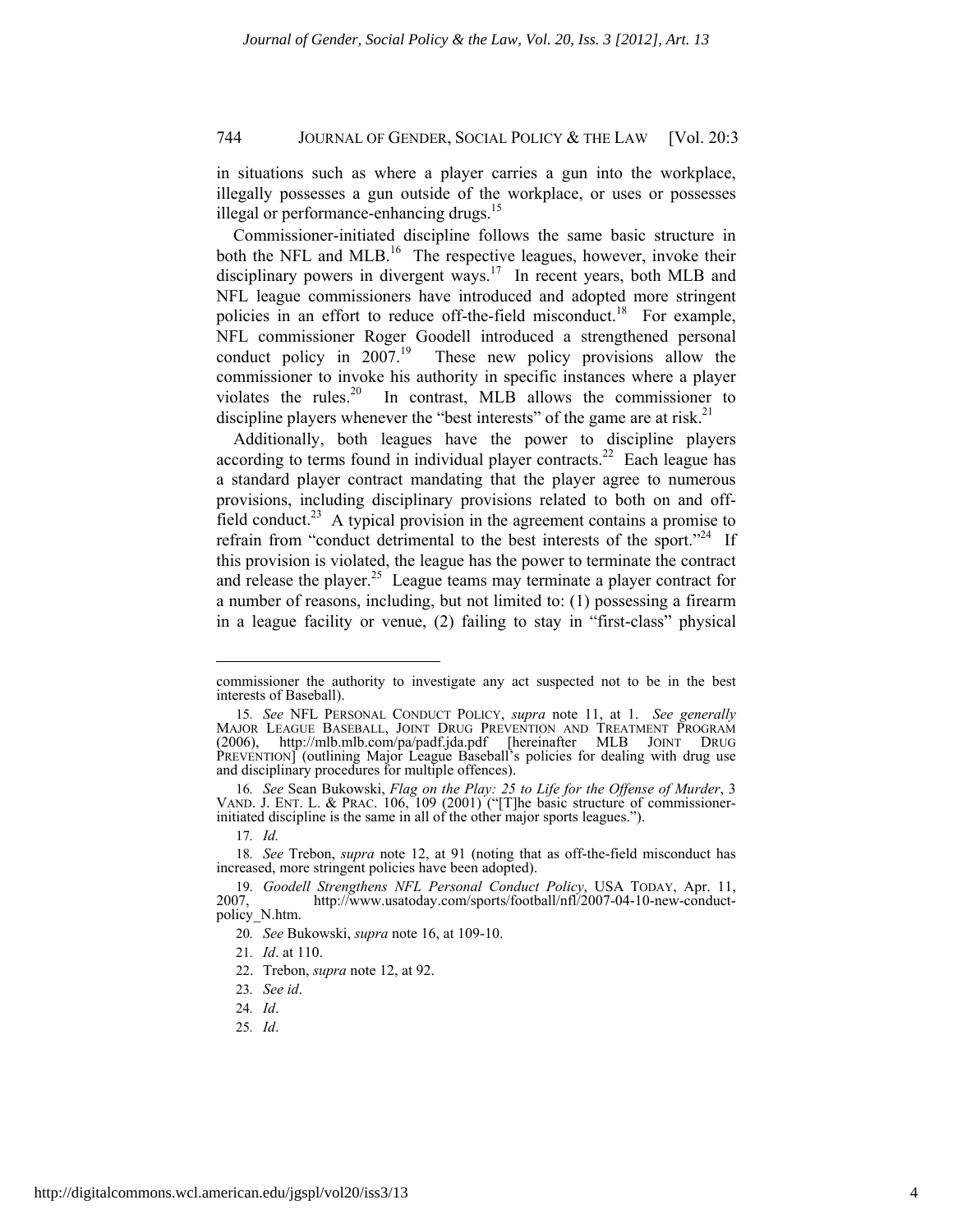condition, or (3) engaging in personal conduct that adversely affects or reflects on the team.<sup>26</sup> NFL and MLB league disciplinary powers are also found in their respective collective bargaining agreements  $(CBAs)$ <sup>27</sup> Both leagues have provisions in their CBAs allowing their commissioners to discipline an athlete for violation of league rules.<sup>28</sup> These provisions help to guide league commissioners in their role as guardians of the "best interests of the sport."<sup>29</sup>

#### *A. Disciplinary Authority in Major League Baseball*

The Major League Constitution, originally adopted as the Major League Agreement on January 12, 1921, sets out the functions of the Office of the Commissioner of Baseball. $30$  A primary function of the Office of the Commissioner is to "investigate, either upon complaint or upon the Commissioner's own initiative, any act, transaction or practice charged, alleged or suspected to be not in the 'best interests of the national game of [b]aseball."<sup>31</sup> The commissioner is also granted authority to summon persons, order the production of documents, and, in case of refusal to appear or produce, "to impose such penalties as are hereinafter provided."<sup>32</sup> These penalties, which may be imposed in the case of player conduct deemed by the commissioner not to be in the best interests of baseball, may include a reprimand, temporary or permanent ineligibility, a fine, or "such other actions" that the commissioner "may deem appropriate."<sup>33</sup> Additionally, after investigation, the commissioner has the power to determine "what preventive, remedial, or punitive action is appropriate" and take such action either against Major League teams or individuals.<sup>34</sup>

l

34*. Id.* at 1.

<sup>26</sup>*. See* MAJOR LEAGUE BASEBALL, 2007-2011 BASIC AGREEMENT BETWEEN THE MAJOR LEAGUE CLUBS AND THE MAJOR LEAGUE BASEBALL PLAYERS' ASSOCIATION 217, sch. A, § 7(b) (2007), http://mlb.mlb.com/pa/pdf/cba\_english.pdf [hereinafter MLB CBA] (granting the Club the power to terminate a player if he does not stay in "first-class" physical condition or obey training rules); *see also* NFL PERSONAL CONDUCT POLICY, *supra* note 11, at 1-2 (noting that possession of a firearm in the workplace is against the conduct policy as well as any conduct that undermines the integrity of the NFL).

<sup>27</sup>*. See* Trebon, *supra* note 12, at 92 (noting that a source of power for professional sports leagues is the collective bargaining agreements).

<sup>28</sup>*. See* Bukowski, *supra* note 16, at 109 ("All of the major sports leagues have provisions in their collective bargaining agreements that allow their commissioners to discipline an athlete if that athlete violates any league rules.").

<sup>29</sup>*. Id*.

<sup>30</sup>*. See* MLB CONSTITUTION, *supra* note 11, at 1-2 (describing the functions of the commissioner in art. II § 2, as amended in June 2005).

<sup>31</sup>*. Id.* at 1.

<sup>32</sup>*. Id.*

<sup>33</sup>*. Id.* at 2.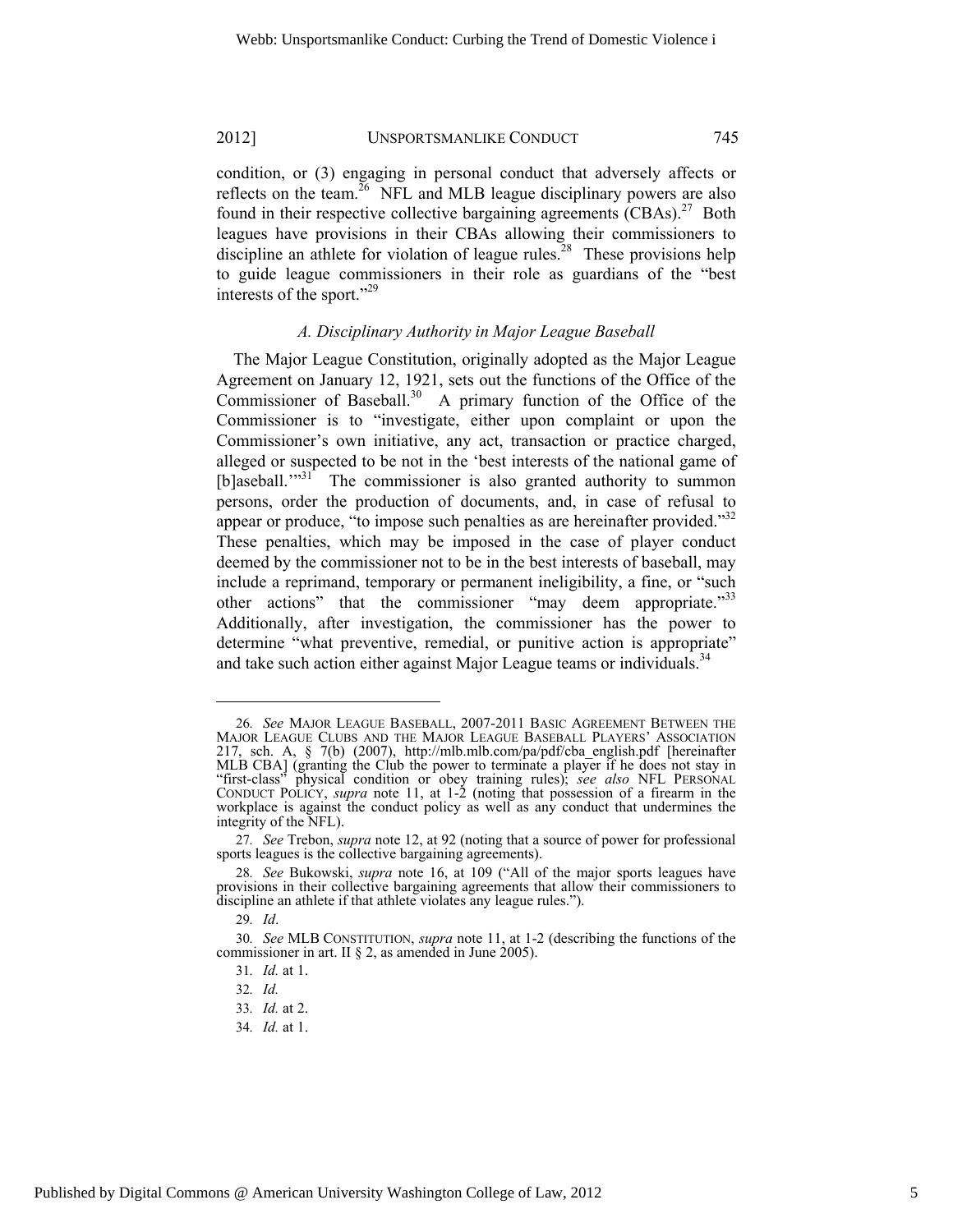Under MLB's current CBA, the player's Club, the Vice-President of MLB On-Field Operations, or the commissioner may take disciplinary action against a player for "just cause."35 A player subject to disciplinary action must be given written notice of the penalties imposed, which may include a fine, suspension, or both, and a reason for the discipline is given to the player and the MLB Players' Association (MLBPA).<sup>36</sup> Where the Vice-President of MLB On-Field Operations or the commissioner imposes player discipline, the MLBPA must be immediately notified by mail of fines and given facsimile notice of both a suspension and an appeal for a hearing.<sup>37</sup> A player subject to discipline has "the right to discover, in timely fashion, all documents and evidence adduced during any investigation of the charges involved."38 If an investigatory interview with a player is necessary, the player and the MLBPA must receive "reasonable advance notice" and the player may be represented by both the MLBPA and "counsel of his choice."39

Major League teams are given authority to terminate a player's contract under Section 7(b) of the Major League Uniform Player's Contract, located under the CBA Schedule  $A<sup>40</sup>$  A team retains this authority upon written notice to the player, but only after requesting and obtaining waivers of his contract from all other teams.<sup>41</sup> Section  $7(b)(1)$  gives the team a right to terminate the contract at any time if a player fails, refuses or neglects to "conform his personal conduct to the standards of good citizenship or good sportsmanship."<sup>42</sup> A player contract may also be terminated if he breaches the contract "in any other manner."<sup>43</sup>

#### *1. Joint Drug Agreement and Subsequent Changes*

In 1998, St. Louis Cardinals' first baseman Mark McGwire admitted to using androstenedione, a precursor to steroids.<sup>44</sup> Three years later, MLB implemented its first random drug-testing program in the minor leagues,

<sup>35</sup>*.* MLB CBA, *supra* note 26, at 43, art. XII(A) (setting out the "just cause" provision).

<sup>36</sup>*. Id.* at 44 (stating that the player must receive written notice of discipline).

<sup>37</sup>*. Id*.

<sup>38</sup>*. Id*.

<sup>39</sup>*. Id*.

<sup>40</sup>*. Id.* at 217, sch. A, § 7 (describing the standard contract terms by which a club may terminate a player).

<sup>41</sup>*. Id.* at 218, sch. A, § 7(d) (setting out the procedure a Club must follow in order to terminate a player).

<sup>42</sup>*. Id.* at 217, sch. A, § 7(b)(1)

<sup>43</sup>*. Id.*

<sup>44</sup>*. See* Major League Baseball, *Special Report: Drug Policy in Baseball Event Timeline*, MLB, http://mlb.mlb.com/mlb/news/ drug policy.jsp?content=timeline (last visited Oct. 1, 2011) [hereinafter *Drug Policy in Baseball*].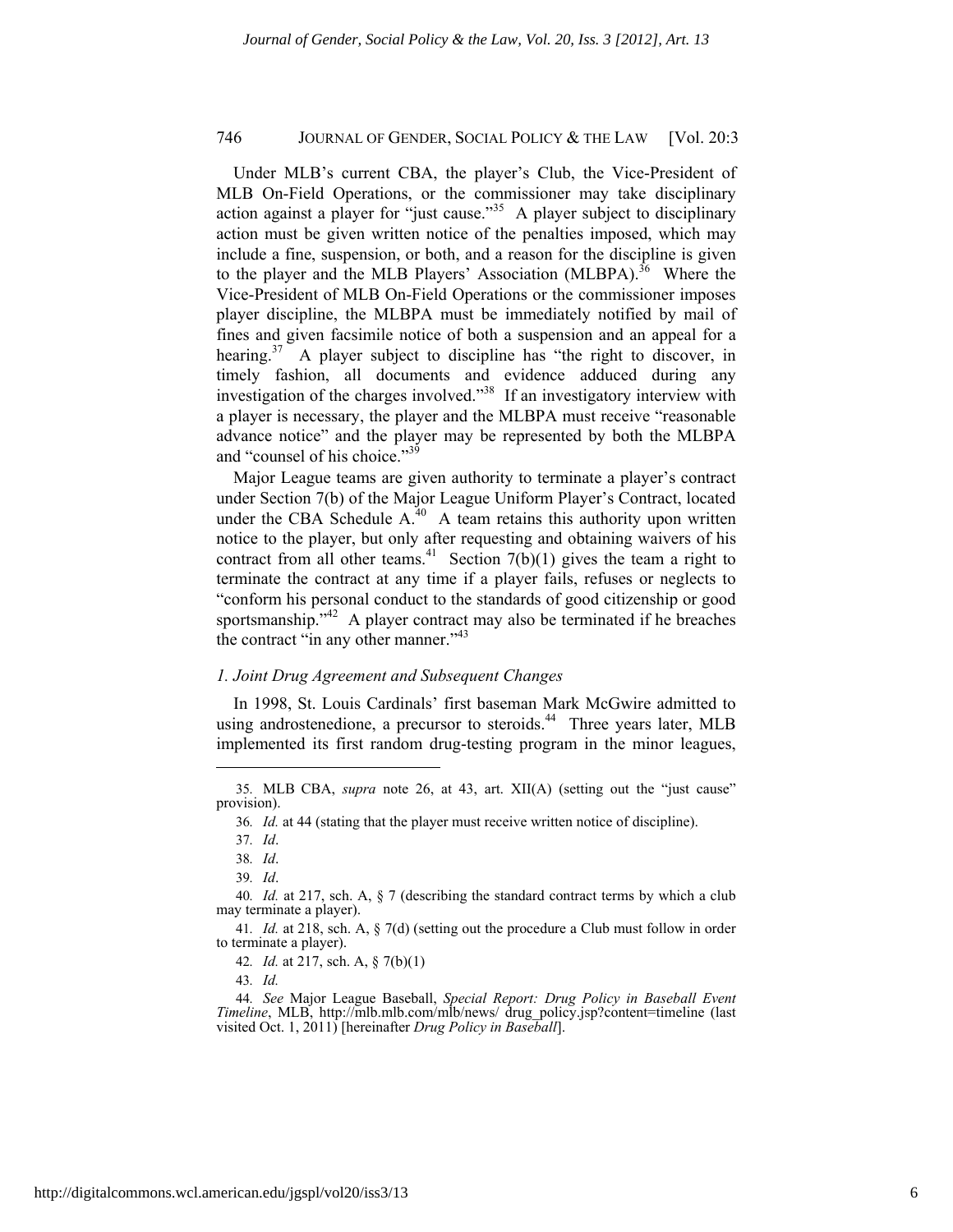subjecting all players outside the forty-man roster of each Major League team to random testing for steroid-based performance-enhancing drugs and illegal drugs such as marijuana and cocaine.<sup>45</sup> Penalties included fifteen game suspensions for a first positive test, thirty games for a second, sixty games for a third, and a one-year suspension for a fourth.<sup>46</sup> In 2002, during a Senate Commerce Committee hearing investigating the use of steroids in MLB, several U.S. Senators argued for a strict drug-testing program at the Major League level. $47$  In response, on August 30, 2002, MLB and the MLBPA introduced the Joint Drug Prevention and Treatment Program (Joint Drug Agreement).<sup>48</sup> Implemented as a separate amendment to its CBA, MLB intended the Joint Drug Agreement to educate players on the risks associated with use of illegal and performance-enhancing drugs (collectively known as "prohibited substances"), deter and end player use of prohibited substances, and provide treatment programs to those players in need of assistance.<sup>49</sup> In 2005, drug testing began at Spring Training camps under the provisions of the revised program, even though it was not yet ratified by the MLBPA.<sup>50</sup> While the original terms of the Joint Drug Agreement called for anonymous testing and no punishment for a first positive test, the revisions called for year-round testing and stricter penalties, such as a ten-day suspension without pay and public revelation of the player's name for a first positive test.<sup>51</sup>

On August 1, 2005, MLB suspended Baltimore Orioles first baseman Rafael Palmeiro ten days without pay for violating the Joint Drug Agreement.<sup>52</sup> The following day, Seattle Mariners pitcher Ryan Franklin also received a ten-day suspension without pay for violation of the Agreement.<sup>53</sup> In response to the suspensions, MLB Commissioner Allan H. (Bud) Selig said that "[MLB] must create an understanding everywhere that when we say we need to rid the game of steroids, we mean it."<sup>54</sup> On

l

<sup>45</sup>*. Id*.

<sup>46</sup>*. Id*.

<sup>47</sup>*. Id*.

<sup>48</sup>*. Id.*

<sup>49.</sup> Robert F. Moore, *The Interaction Between the Americans with Disabilities Act and Drug and Alcohol Addictions in Sports*, 16 SPORTS LAW. J. 231, 240 (2009); *see* MLB JOINT DRUG PREVENTION, *supra* note 15, at 1 (setting forth the goals of the Joint Drug Agreement).

<sup>50</sup>*. See* Barry Bloom, *Drug Testing to Begin Thursday*, MLB (Mar. 2, 2005, 7:14 PM), http://mlb.mlb.com/news/article.jsp?ymd=20050302&content\_id=954967 (noting that the new agreement calls for "stricter penalties for those who initially test positive").

<sup>51</sup>*. Id*.

<sup>52.</sup> *Drug Policy in Baseball*, *supra* note 44.

<sup>54.</sup> Press Release, Major League Baseball, Commissioner's Statement (Aug. 4, 2005), http://mlb.mlb.com/news/press releases/press release.jsp?ymd=20050804& http://mlb.mlb.com/news/press\_releases/press\_release.jsp?ymd=20050804&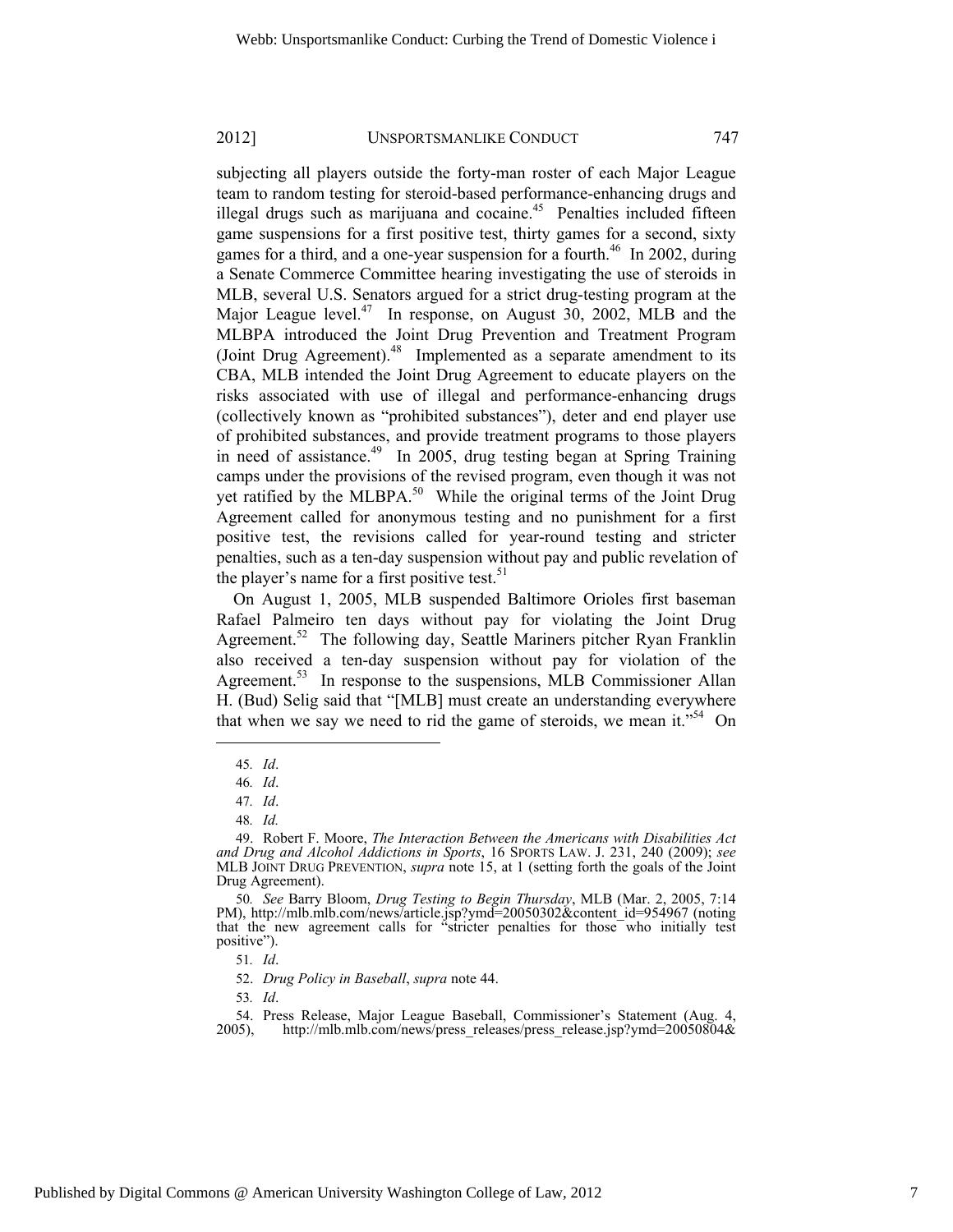November 15, 2005, MLB and the MLBPA reached an agreement to strengthen penalties for steroid and other illegal drug use.<sup>55</sup> Under the strengthened Joint Drug Agreement, a player who tests positive for a performance-enhancing substance will be suspended for fifty games.<sup>56</sup> A second positive test results in a one hundred game suspension, while a third results in a lifetime ban from Major League Baseball.<sup> $57$ </sup> These penalties are still in place today.<sup>58</sup> As Bud Selig put it, "baseball currently has the most aggressive drug program in professional sports, banning steroids, amphetamines, and human growth hormone, and imposing the stiffest penalties for use."59 Less than a month after Selig made these comments, MLB further strengthened its policies and procedures.<sup>60</sup> Based on Senator George J. Mitchell's recommendations, the new policies include background checks and random drug tests on all existing and new clubhouse personnel, mandatory logging of packages sent to clubhouses at all Major League ballparks, and mandatory distribution of MLB drug policies in team clubhouses.<sup>61</sup>

57*. See* Bloom & Molony, *supra* note 56; *Drug Policy in Baseball*, *supra* note 44; *see also* MLB JOINT DRUG PREVENTION, *supra* note 15, at 17 (mandating that when a player tests positive for performance enhancing substances for the second time the result is an automatic one hundred game suspension and if they test positive for a third time the result is permanent suspension from both Major and Minor League Baseball).

58*. See Drug Policy in Baseball*, *supra* note 44 (noting that there is no date after November 15, 2005 in which the timeline denotes a change in penalties).

59*. Selig Comments on MLB and Steroids*, COOKEVILLE TIMES (Dec. 14, 2007, 1:12 PM), http://www.ucdailynews.com/sports/12509901.html.

content id=1157568&vkey=pr\_mlb&fext=.jsp&c\_id=mlb.

<sup>55.</sup> *Drug Policy in Baseball*, *supra* note 44.

<sup>56</sup>*. See* Barry Bloom & Jim Molony, *MLB, Union Agree to Stricter Drug Policy*, MLB (Nov. 16, 2005, 3:13 AM), http://mlb.mlb.com/news/article.jsp?ymd=20051115&content\_id=1268529&vkey=new s\_mlb&fext=.jsp; *Drug Policy in Baseball*, *supra* note 44; *see also* MLB JOINT DRUG PREVENTION, *supra* note 15, at 17 (mandating that when a player tests positive for performance enhancing substances for the first time the result is an automatic fifty game suspension).

<sup>60.</sup> Robert D. Manfred, Jr., *Federal Labor Law Obstacles to Achieving a Completely Independent Drug Program in Major League Baseball*, 19 MARQ. SPORTS L. REV. 1, 2 (2008); *see* Press Release, Major League Baseball, Major League Baseball Acts on Mitchell Recommendations (Jan. 7, 2008), http://mlb.mlb.com/news/press\_releases/press\_release.jsp?ymd=20080107&content\_id =2341094&vkey=pr\_mlb&fext=.jsp [hereinafter Press Release, Mitchell Recommendations<sup>'</sup> [implementing the recommendations of Senator George J. Mitchell).

<sup>61.</sup> GEORGE J. MITCHELL, REPORT TO THE COMMISSIONER OF BASEBALL OF AN INDEPENDENT INVESTIGATION INTO THE ILLEGAL USE OF STEROIDS AND OTHER PERFORMANCE ENHANCING SUBSTANCES BY PLAYERS IN MAJOR LEAGUE BASEBALL (2007), *available at* http://mlb.mlb.com/mlb/news/mothcell/index.jsp; *see also* Press Release, Mitchell Recommendations, *supra* note 60.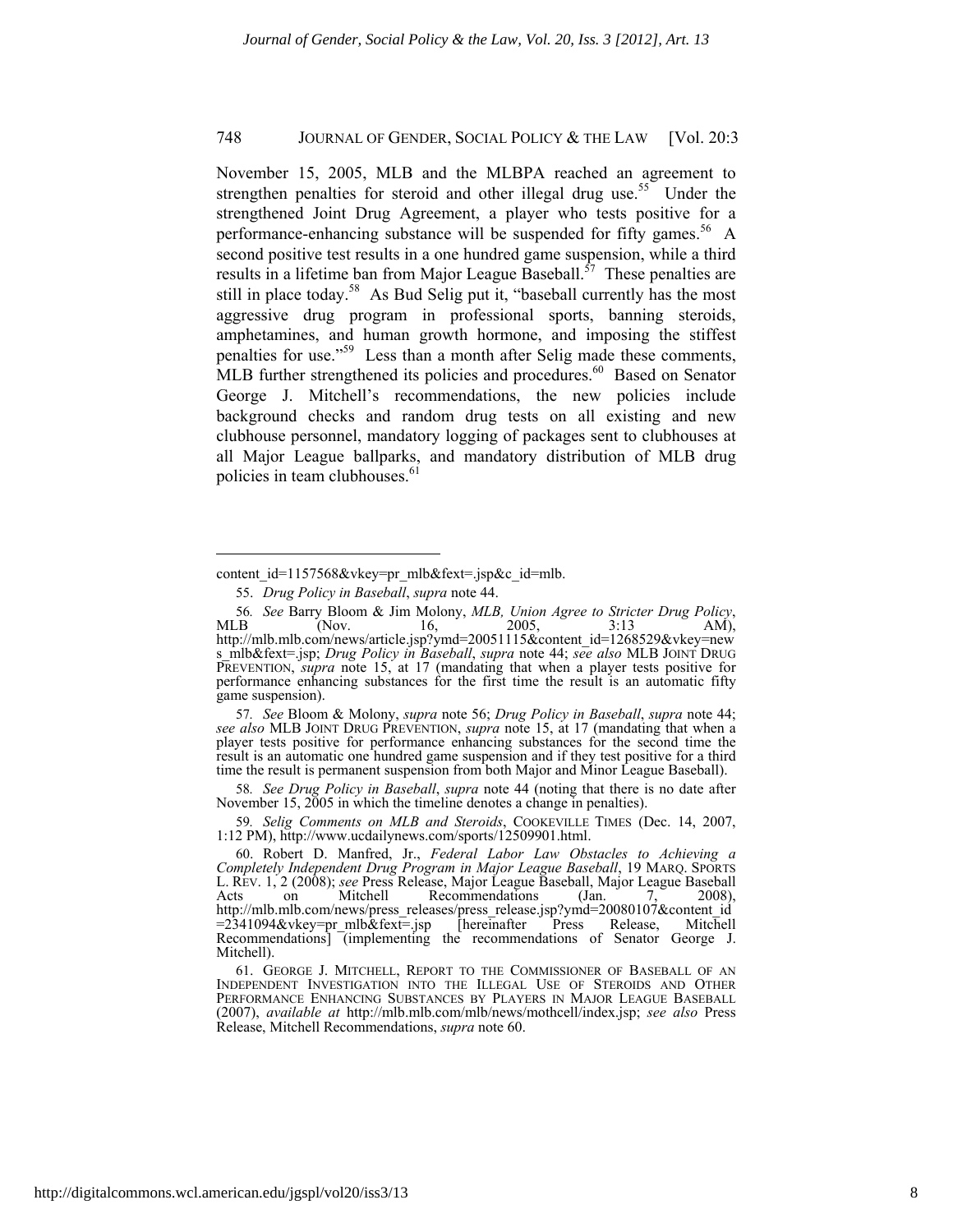#### *2. No Policies Regarding Domestic Violence*

MLB has amended its drug policy at least three separate times in the last five years, and twice in 2005 alone.<sup>62</sup> The league has no policy requiring suspension of players charged or convicted in domestic violence cases, however.<sup>63</sup> Although the commissioner has the authority under the Major League Constitution to investigate situations not in the best interest of baseball, impose penalties that he may deem appropriate, and take preventive, remedial or punitive actions when necessary, neither the CBA nor the Constitution addresses the disciplinary measures to be taken when a player is involved in an altercation involving domestic violence.<sup>64</sup>

Thus, the commissioner may discipline a player if he engages in a domestic dispute that is deemed by the commissioner not to be in the best interests of baseball.<sup>65</sup> If the commissioner does not discipline the player, he may be subject to discipline by his team or MLB's Vice President of On-Field Operations, but only if the conduct amounts to "just cause," a term left undefined in the CBA.<sup>66</sup>

# *3. Incidents of Domestic Violence in Major League Baseball*

#### *i. Brett Myers*

According to Kim Myers, her husband Brett punched her twice in the face.67 In June 2006, Philadelphia Phillies pitcher Brett Myers and his wife were walking to their hotel when an argument broke out.<sup>68</sup> Brett, who was "a foot taller than [his wife] and twice as heavy," slapped Kim while she was on the ground and attempted to drag her to her feet by her shirt and

<sup>62</sup>*. See* Bloom & Molony, *supra* note 56 (announcing that major League Baseball and the players association recently reached an agreement on a stricter drug policy having last strengthened the drug policy eight months prior); Press Release, Mitchell Recommendations, *supra* note 60 (announcing that the changers recommended by Senator Mitchell would be implemented).

<sup>63.</sup> Suzanne Smalley, *Visiting Player Hits Wife, Police Charge*, BOS. GLOBE, June 24, 2006, http://www.boston.com/sports/baseball/redsox/articles/2006/06/24/visiting\_ player\_hit\_wife\_police\_charge/ (noting that an MLB spokesman said, "[T]he league has no policy requiring suspension of players charged or convicted in domestic violence cases").

<sup>64</sup>*. See* MLB CONSTITUTION, *supra* note 11, at 1 (setting out the functions of the commissioner); MLB CBA, *supra* note 26, at 43 (noting that a player may be disciplined for "just cause").

<sup>65</sup>*. See* MLB CONSTITUTION, *supra* note 11, at 1 (granting the commissioner the authority to take any preventative, remedial, or punitive action that is appropriate).

<sup>66</sup>*. See* MLB CBA, *supra* note 26, at 43 (failing to provide a definition for "just cause").

<sup>67.</sup> Brian R. Decker, *Violence and the Private: A Girardian Model of Domestic Violence in Society*, 11 U. PA. J.L. & SOC. CHANGE 105, 105 (2008) (citing Smalley, *supra* note 63).

<sup>68</sup>*. Id*.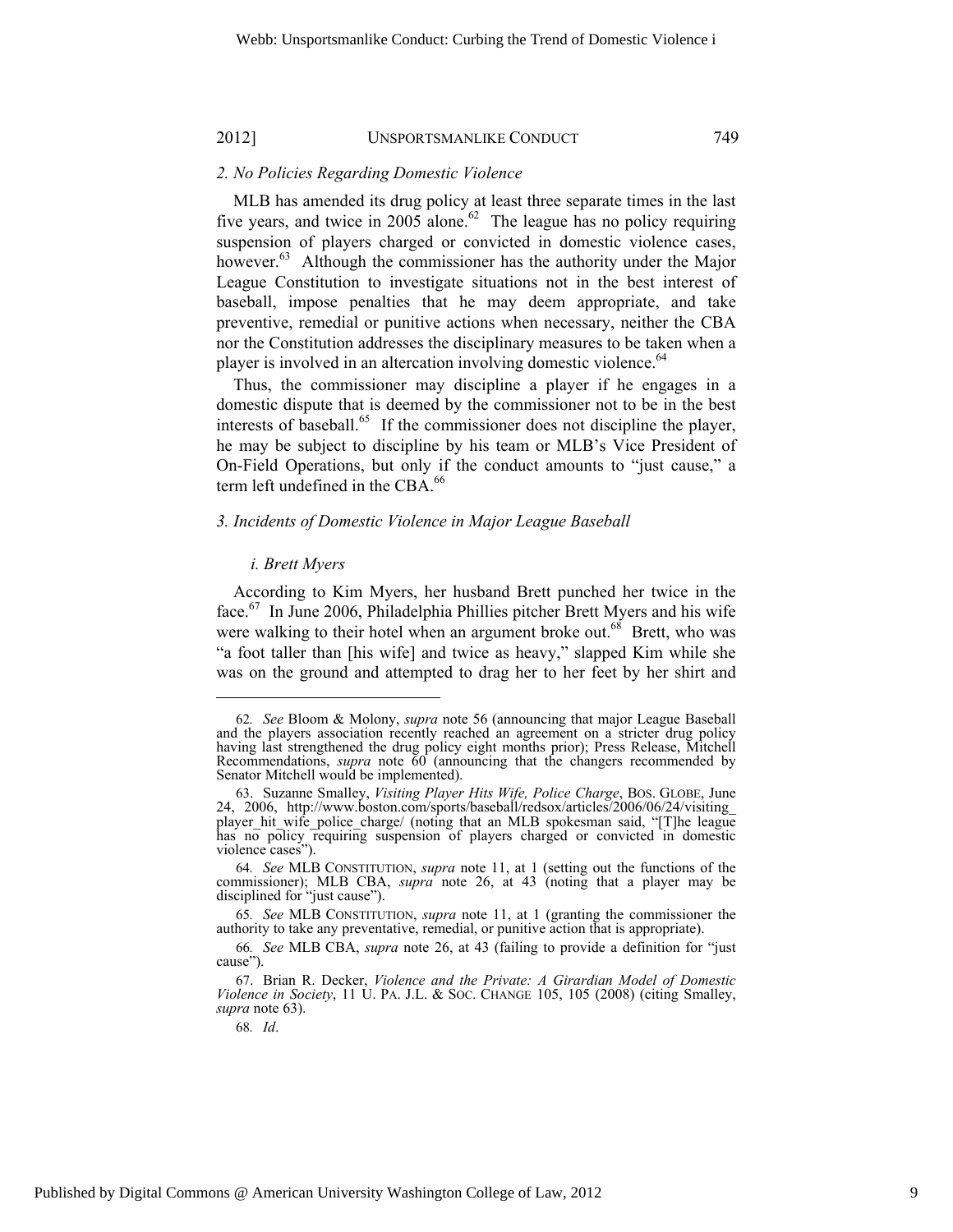hair.<sup>69</sup> "She cried out, 'I'm not going to let you do this to me anymore.'"<sup>70</sup> When police arrived, they found Kim crying and her face swollen. $71$ Shortly after his arrest, however, she posted her husband's \$200 bail.<sup>72</sup> The district attorney arraigned Brett on assault and battery charges, but he was released and pitched in a scheduled start against the Boston Red Sox the next day.<sup>73</sup> Neither MLB nor the Philadelphia Phillies took action against Brett Myers.<sup>74</sup> The league said although it was regrettable, it was an offthe-field matter.<sup>75</sup> Mike Teevan, a MLB spokesman, said the League has no policy mandating the suspension of a player charged or convicted in domestic violence cases.<sup>76</sup> "We're obviously very concerned about it," Teevan said.77 "But it was an off-the-field incident and it's the player's private life. We're going to let the legal system run its course."<sup>78</sup> Additionally, "[o]ne MLB executive told *USA Today* there was nothing that could be done while the case meanders through the legal system."<sup>79</sup> Phillies' General Manager Pat Gillick attempted to explain why he allowed Myers to pitch. $80$  "He's been our best pitcher. I think it's in the best interests of the club that he pitches."<sup>81</sup>

Three months later, Kim Myers asked the charges to be dropped and the case was dismissed.<sup>82</sup> "Judge Raymond Dougan acknowledged that Brett Myers struck his wife, but dismissed the charge over the objection of prosecutors because Kim Myers signed an affidavit stating she did not want the charge pursued."83 As Judge Dougan observed, "domestic violence allegations are difficult for prosecutors to prove because they involve

l

74. Richard Justice, *Caveman Era Never Ends in Baseball*, HOUS. CHRON., June 27, 2006, http://www.chron.com/disp/story.mpl/sports/justice/4004868.html.

75*. Id*.

76. Smalley, *supra* note 63.

79. Justice, *supra* note 74.

<sup>69</sup>*. Id*.

<sup>70</sup>*. Id*.

<sup>71</sup>*. Id*.

<sup>72.</sup> Smalley, *supra* note 63.

<sup>73</sup>*. See* Decker, *supra* note 67, at 105 (citing Richard Justice, *Caveman Era Never Ends in Baseball*, HOUS. CHRON., June 27, 2006, http://www.chron.com/disp/ story.mpl/sports/justice/4004868.html).

<sup>77</sup>*. Id*.

<sup>78</sup>*. Id.*

<sup>80</sup>*. Id*.

<sup>81</sup>*. Id*.

<sup>82.</sup> Decker, *supra* note 67, at 105; *After Wife's Request, Charge Dropped vs. Phil's Myers*, ESPN.COM (Oct. 5, 2006, 6:13 PM), http://sports.espn.go.com/mlb/news/ story?id=2614037 [hereinafter *After Wife's Request*].

<sup>83</sup>*. After Wife's Request*, *supra* note 82.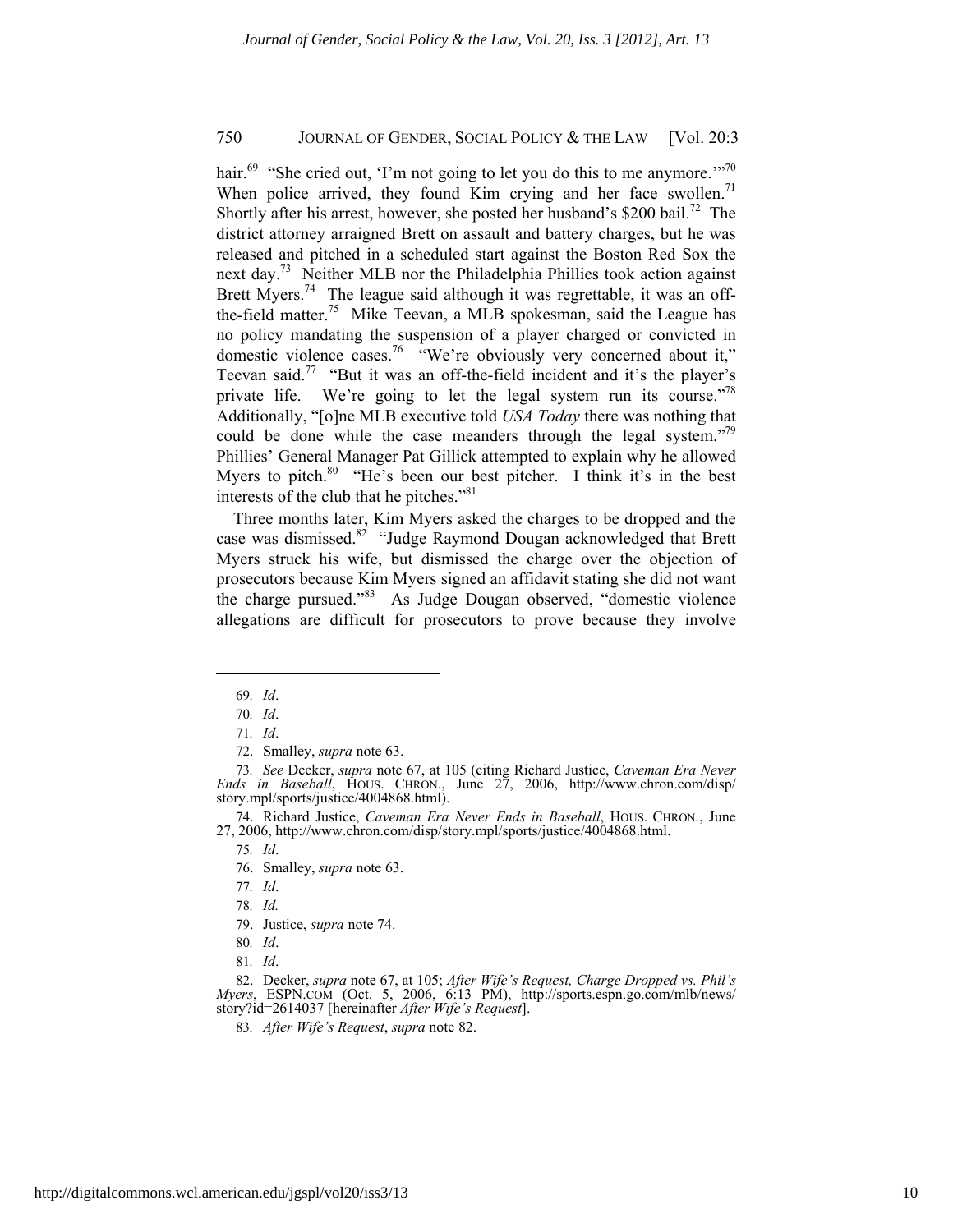private relationships."84 On the contrary, District Attorney Daniel Conley said "the judge 'sent a message that abusers can use a statute intended for minor altercations to avoid being held responsible for serious domestic violence charges."<sup>85</sup> Myers disputed the accusations but later admitted his behavior was "inappropriate and for that I apologize."<sup>86</sup> Myers added that he was "sorry it had to get public."<sup>87</sup> Myers "was treated as a celebrity by court officers, who shook his hand and patted him on the back."<sup>88</sup> One wished him good luck and said, "It will be all right," while another said, "Nice seeing you again."<sup>89</sup>

#### *B. Disciplinary Authority in the NFL*

The NFL's approach to policing off-the-field conduct, including domestic violence and sexual assault, could be considered the most effective of all the professional sports leagues. $90$  The NFL Commissioner is the "principal executive officer" of the League and has "general supervision of its business and affairs."<sup>91</sup> The commissioner also has the authority to interpret, establish, and enforce policies and procedures.<sup>92</sup> If the commissioner decides that an employee of the NFL has either violated the League constitution and bylaws or has been or is guilty of "conduct detrimental to the welfare" of the NFL or professional football, he has complete disciplinary authority over the matter. $93$  Punishment may include suspension and fines not in excess of \$500,000 and cancellation of any contract or agreement a person may have with the NFL. $94$  If the

l

93*. See id.* at art. VIII, § 8.13(A) (granting the commissioner disciplinary powers over owners, shareholders, players, coaches, officers, directors, and employees).

<sup>84.</sup> Decker, *supra* note 67, at 105.

<sup>85</sup>*. After Wife's Request*, *supra* note 82.

<sup>86</sup>*. Id*.

<sup>87.</sup> Decker, *supra* note 67, at 105; Justice, *supra* note 74.

<sup>88</sup>*. After Wife's Request*, *supra* note 82.

<sup>89</sup>*. Id*.

<sup>90</sup>*. See, e.g.*, NFL PERSONAL CONDUCT POLICY, *supra* note 11, at 1 (noting that discipline may be imposed for criminal offenses including "domestic violence and other forms of partner abuse"); NFL CONSTITUTION AND BYLAWS, *supra* note 11, at 29- 30 (granting the commissioner the authority to take action against any member of the League who "is guilty of any conduct detrimental either to the League, its member clubs or employees, or to professional football"); NFL PLAYERS ASS'N, NFL CBA, 279 (2011), https://images.nflplayers.com/mediaResources/files/2011CBA.pdf [hereinafter NFL CBA] (providing in the "Notice of Termination" that a player may be terminated for engaging in personal conduct that adversely affects or reflects on the Club).

<sup>91</sup>*. See* NFL CONSTITUTION AND BYLAWS, *supra* note 11, at art. VIII, § 8.4 (granting the commissioner supervisory powers over the business and affairs off the League).

<sup>92</sup>*. See id.* at art. VIII, § 8.5 (granting the commissioner the authority to interpret and establish policy and procedure).

<sup>94</sup>*. See id.* at art. VIII,  $\S 8.13(A)(1)-(2)$  (including awarding selection choices to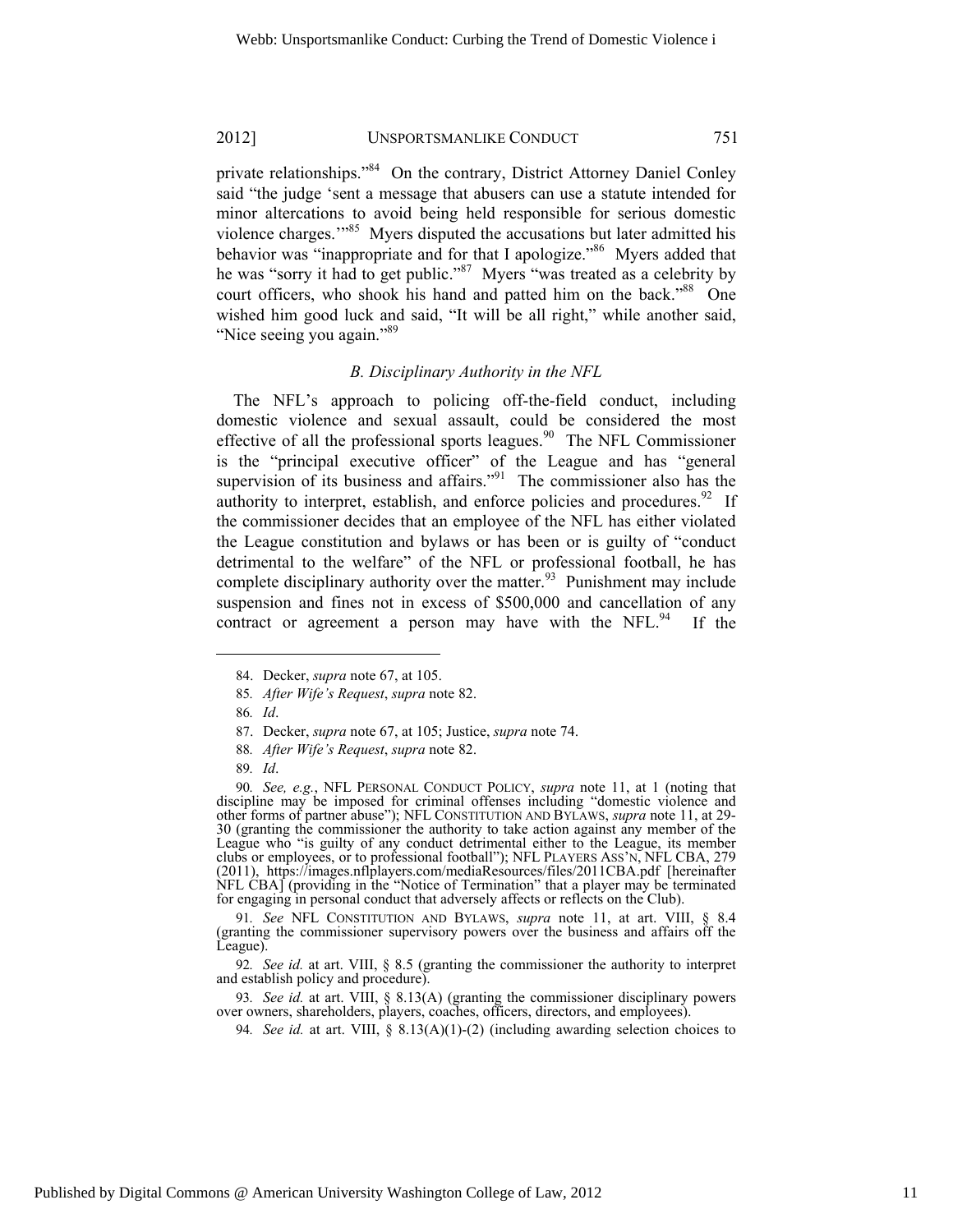commissioner determines that any punishment is inadequate or insufficient after considering the nature and gravity of the offense involved, however, he may refer the matter to the Executive Committee and recommend that additional discipline be imposed.<sup>95</sup> Additional discipline may include any other recommendation the commissioner "deems appropriate."<sup>96</sup>

Additionally, each NFL player contract contains an integrity clause that gives the commissioner the power to fine or suspend the player or terminate the contract for any form of conduct "reasonably judged . . . to be detrimental to the League  $\ldots$   $\ldots$  <sup>97</sup> This clause further requires a player to recognize the "detriment to the League and professional football that would result from impairment of public confidence in the . . . integrity and good character of NFL players."<sup>98</sup> An NFL team may also terminate a player's contract for engaging in personal conduct that "adversely affects or reflects" on the team. $9$ 

#### *1. The NFL's Initial Steps to Resolve Conduct Issues*

"It's going to be a lot harder for us to get out of trouble now. Three years ago, you smacked a girl around and people maybe said she asked for it. Now whether she asked for it or not, they're going to haul you off."<sup>100</sup> That was the opinion of then Detroit Lions' safety Benny Blades regarding the consequences of domestic violence.<sup>101</sup> Prior to the 1997 season, many NFL players were increasingly becoming associated with domestic violence, including then Minnesota Vikings quarterback Warren Moon.<sup>102</sup> In response to this problematic trend, former NFL Commissioner Paul Tagliabue adopted the NFL Violent Crime Policy (VCP), the first in the NFL and only one of its kind among major U.S. sports.<sup>103</sup> The VCP allowed the commissioner to suspend and/or fine a player charged with "any crime of violence" and required the offender to undergo counseling

another club as well).

<sup>95</sup>*. Id*. at art. VIII, § 8.13(B).

<sup>96</sup>*. Id*. at art. VIII, § 8.13(B)(7).

<sup>97</sup>*.* NFL CBA, *supra* note 90, at 261.

<sup>98</sup>*. Id*.

<sup>99</sup>*. Id.* at 279.

<sup>100.</sup> *Out of Bounds*, *supra* note 9, at 1048 (quoting player for the Detroit Lions in Geoff Calkins, *Athletes and Domestic Violence*, SUN-SENTINEL, Oct. 17, 1995, at 1C, 10C).

<sup>101</sup>*. Id*.

<sup>102</sup>*. See id*. at 1048-49 (describing domestic incident involving Moon and his wife, after which he continued but play but led him to seek counseling).

<sup>103.</sup> Robert Ambrose, Note, *The NFL Makes it Rain: Through Strict Enforcement of its Conduct Policy, the NFL Protects its Integrity, Wealth, and Popularity*, 34 WM. MITCHELL L. REV. 1069, 1086-87 (2008).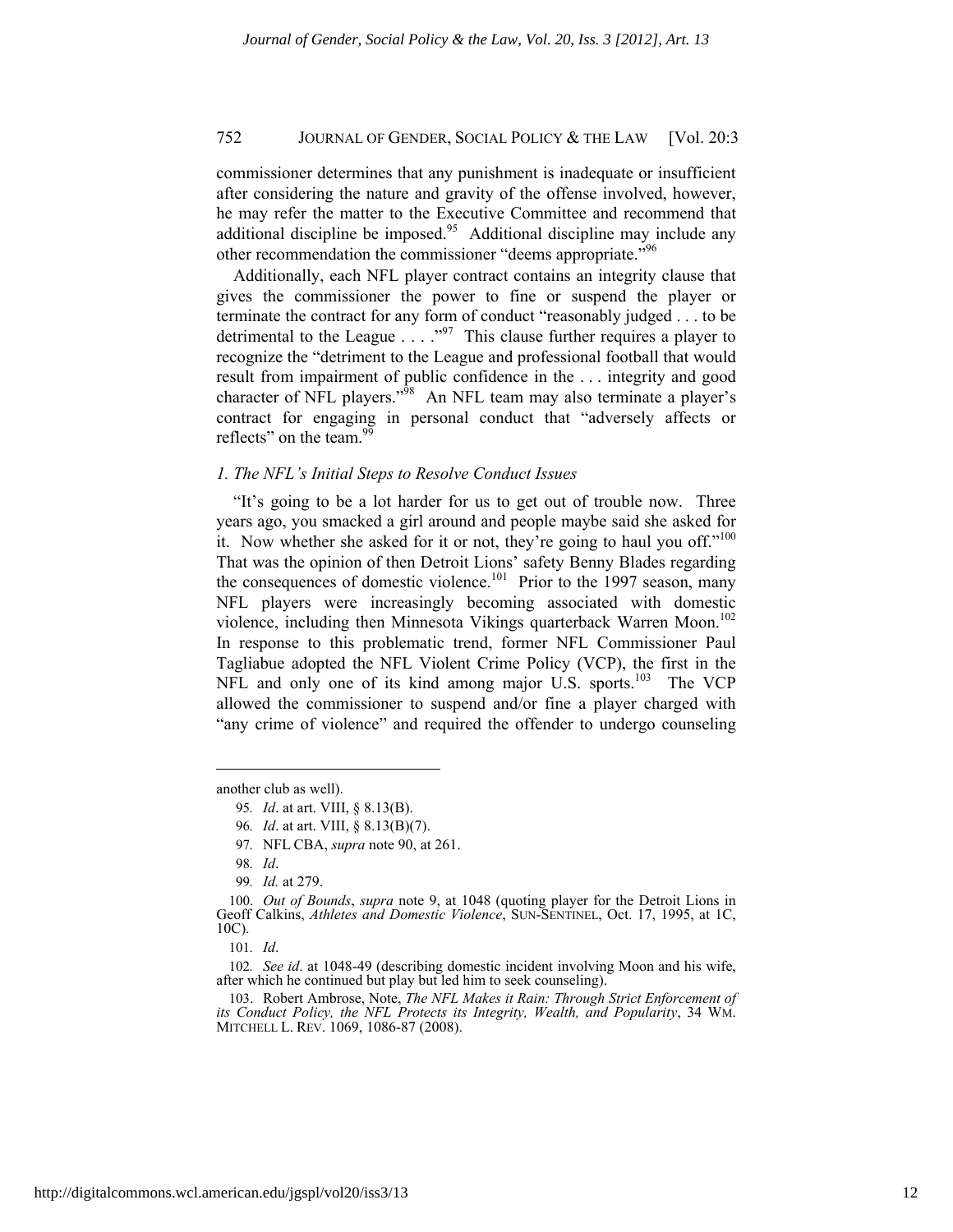and clinical evaluations. $104$  After a revision and expansion of the VCP to cover other criminal conduct, it was renamed the Personal Conduct Policy  $(PCP)$ <sup>105</sup> In 2001, the NFL fined Baltimore Ravens' linebacker Ray Lewis \$250,000 after he pleaded guilty to a misdemeanor crime of obstructing law enforcement; at the time, the fine was the largest ever in the NFL not accompanied by a suspension.<sup>106</sup>

In August 2006, Roger Goodell replaced Tagliabue as NFL commissioner.<sup>107</sup> On April 10, 2007, Goodell introduced the NFL's updated PCP, which strengthened the existing conduct guidelines. $^{108}$ Although the policy language was not drastically changed, Goodell warned that violators would face longer suspensions and larger fines.<sup>109</sup> The same day that Goodell introduced the strengthened PCP, he handed down two of the longest suspensions for off-the-field misconduct in NFL history, suspending Tennessee Titans' defensive back Adam "Pacman" Jones for the entire 2007 season and Cincinnati Bengals' receiver Chris Henry for eight games.<sup>110</sup>

#### *2. Overview of the Personal Conduct Policy*

All NFL-related employees must not engage in "conduct detrimental to the integrity of and public confidence in the League."111 The requirement applies not only to players, but coaches, other team employees, owners, and all others that work in the NFL as well.<sup>112</sup> These people are expected to conduct themselves in a responsible, lawful way that promotes the values upon which the NFL is based. $113$ 

Players who fail to live up to the standard are subject to discipline, even

l

109. Ambrose, *supra* note 103, at 1076.

<sup>104</sup>*. Id*. at 1087.

<sup>105</sup>*. See Changes Approved on Player Conduct*, N.Y. TIMES, May 24, 2000, at D7 (explaining that NFL owners met and approved changes to the Violent Crime Policy including changing its name).

<sup>106.</sup> Ambrose, *supra* note 103, at 1087.

<sup>107</sup>*. Id*.

<sup>108</sup>*. Goodell Strengthens NFL Personal Conduct Policy*, *supra* note 19.

<sup>110</sup>*. Id.* at 1077; *see* Dave Goldberg, *NFL Comes Down Hard on Pacman Jones, Chris Henry*, WBKO.COM, http://www.wbko.com/sports/headlines/6964077.html (last visited Jan. 31, 2012) (opining that Goodell did this to send a warning to other players). *See generally* Greg Garber, *Pacman Jones Incidents*, ESPN.COM (Apr. 10, 2007, 1:49 PM), http://sports.espn.go.com/nfl/news/story?id=2790090 (detailing incidents of Adam "Pacman" Jones' off-the-field misconduct since July 2005); *Henry, 26, Dies Day After Dispute*, ESPN.COM (Dec. 17, 2009, 10:10 PM), http://sports.espn.go.com/ nfl/news/story?id=4750615 (explaining that Henry's repeated off-the-field troubles led to the strengthened NFL Personal Conduct Policy).

<sup>111</sup>*.* NFL PERSONAL CONDUCT POLICY, *supra* note 11, at 1.

<sup>112</sup>*. Id*.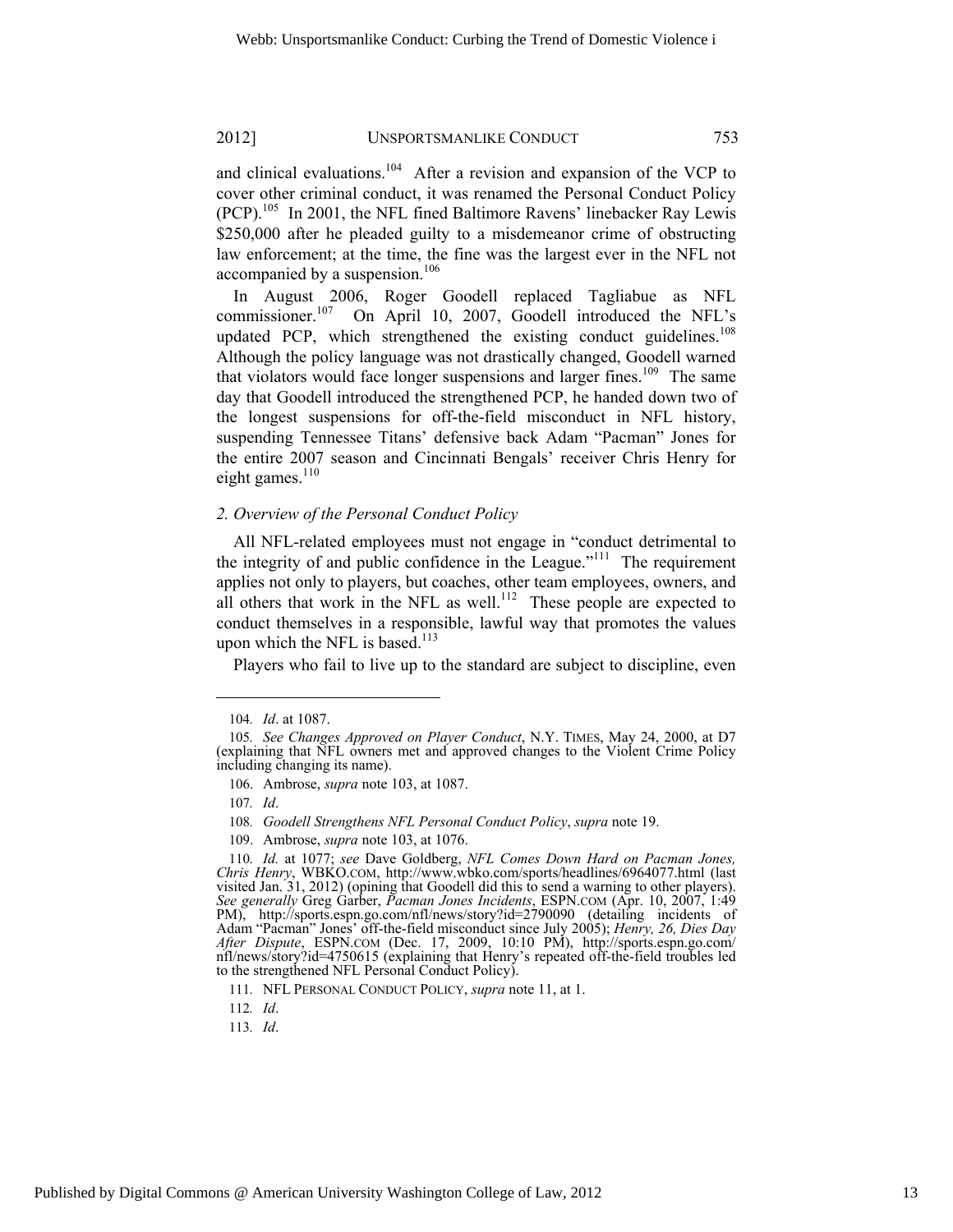if the conduct does not result in a conviction of a crime.<sup>114</sup> Discipline may be imposed in many circumstances, including "domestic violence and other forms of partner abuse" or "sex offenses."<sup>115</sup> Apart from any disciplinary action, any player arrested, charged, or "otherwise appearing to have engaged in" conduct prohibited under the PCP is subject to a mandatory clinical evaluation.<sup>116</sup> Based on the evaluation results, the player may be encouraged or required to participate in an education program, counseling, or "other treatment deemed appropriate by health professionals."<sup>117</sup> While the evaluation and resulting treatment are not considered discipline, failure to comply with this portion of the PCP "shall itself constitute a separate and independent basis for discipline."<sup>118</sup>

Upon learning of conduct that may give rise to discipline, the NFL conducts an investigation that may include interviews and information gathering from medical, law enforcement, or other relevant professionals.<sup>119</sup> The NFL must notify the NFL Players' Association (NFLPA) of any player investigations and the subsequent results.<sup>120</sup> A player, represented by counsel and/or a union official, may also have the opportunity to address the conduct at issue.<sup>121</sup> Upon conclusion of the investigation, the commissioner has "full authority to impose discipline as warranted."<sup>122</sup> Disciplinary forms include fines, suspensions, or even banishment from the NFL; probationary periods or mandatory conditions for reinstatement may be included.<sup>123</sup> Penalties are based on the nature of the incident, the actual or threatened risk to the participant and others, any prior or additional misconduct (regardless of whether criminal charges are filed), and other relevant factors. $124$ 

If a player is a first-time offender, the NFL will not discipline the player until the final disposition of any proceedings.<sup>125</sup> If a player is a repeat offender, however, the commissioner may expedite discipline, and the

<sup>114</sup>*. Id*.

<sup>115</sup>*. See id*. (including criminal offenses involving, including but not limited to, the use or threat of violence, steroids and prohibited substances, or substances of abuse as well). Criminal offenses involving "domestic violence and other forms of partner abuse" and "sex offenses" are the focus of this Article.

<sup>116</sup>*. Id*. at 2.

<sup>117</sup>*. Id*.

<sup>118</sup>*. Id*.

<sup>119</sup>*. Id*.

<sup>120</sup>*. Id*.

<sup>121</sup>*. Id*.

<sup>122</sup>*. Id*.

<sup>123</sup>*. Id*.

<sup>124</sup>*. Id*.

<sup>125</sup>*. See id*.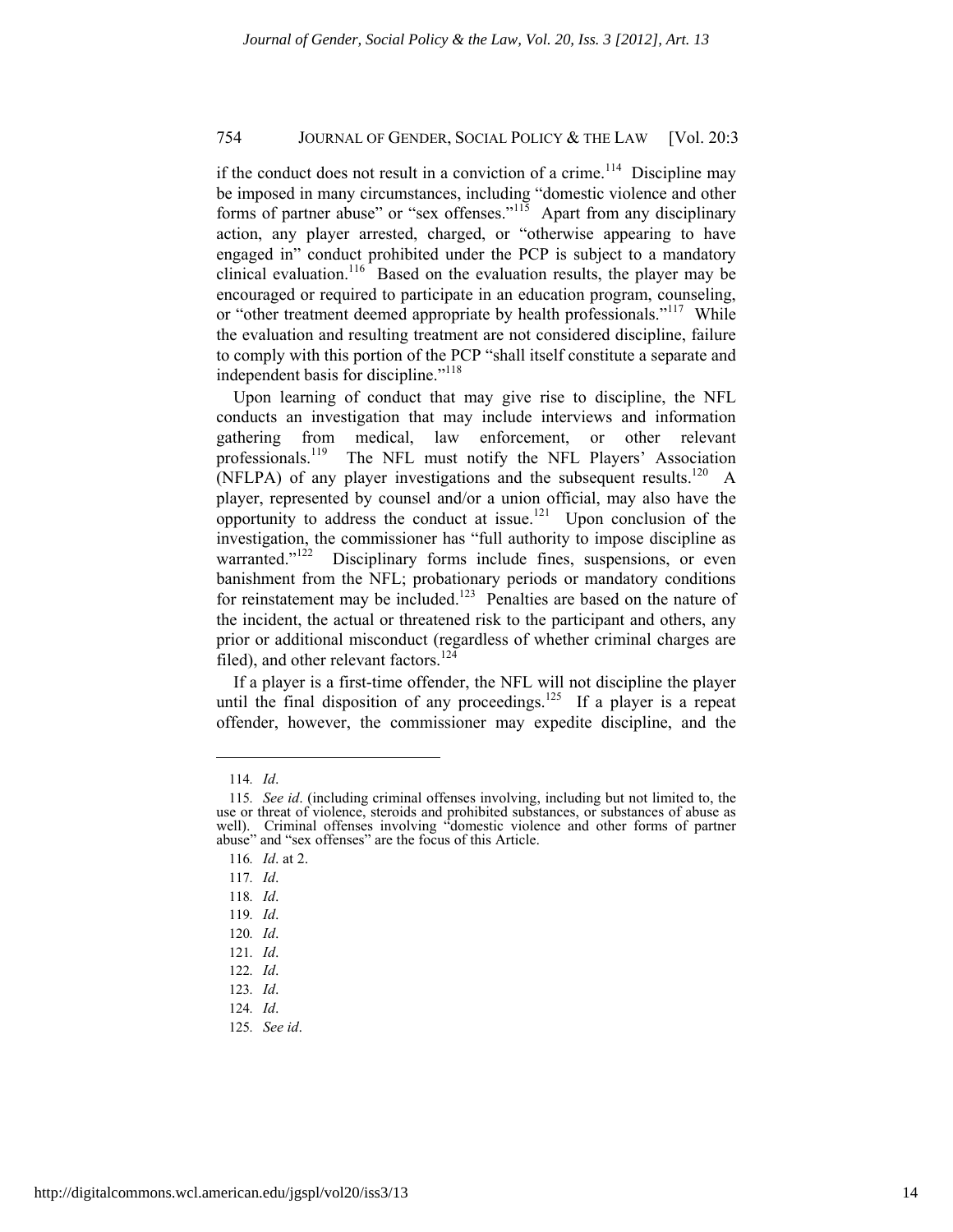timing and nature of the discipline will be determined based on several factors, including: the severity of the initial and later charges, the underlying facts surrounding the later charge, the time elapsed between the initial offense and later charge, and the player's compliance with counseling and other programs.<sup>126</sup> "When appropriate, conduct occurring prior to a player's association with the NFL will be considered."<sup>127</sup> The commissioner may review the matter and make "appropriate adjustments" following the conclusion of a League investigation and/or resolution of any proceedings.<sup>128</sup>

Players have the right to appeal disciplinary decisions, including penalties imposed during the NFL season, but the players must appeal decisions made within the season within ten days.<sup>129</sup> Any player who files an appeal is entitled to a "prompt" hearing in which the NFLPA is entitled to participate.<sup>130</sup> A player suspended for at least one year may seek reinstatement beginning one month prior to the one-year anniversary of the suspension.<sup>131</sup> When considering the player's application for reinstatement, the commissioner must consult the NFLPA and the Player Advisory Council, and may consult medical, law enforcement, or other relevant professionals.<sup>132</sup>

#### *3. The NFL & Domestic Violence before the 2007 Amendments*

#### *i. Steve Muhammad*

On November 7, 1999, Indianapolis Colts' defensive back Steve Muhammad received word that his wife had passed away from complications during childbirth and his infant son had been delivered stillborn.<sup>133</sup> The following day the headlines read that the police arrested Muhammad and charged him with misdemeanor battery on his wife only ten days before her death.<sup>134</sup> Nichole Muhammad told police that her husband grabbed her wrist, twisted her arm behind her back, and pushed

l

<sup>126</sup>*. Id*. at 3; *see id.* at 4 (defining "Repeat Offenders" as people who have previously violated the law or the Personal Conduct Policy).

<sup>127</sup>*. Id*. at 4.

<sup>128</sup>*. Id*. at 3.

<sup>129</sup>*. Id*.

<sup>130</sup>*. Id*.

<sup>131</sup>*. Id*.

<sup>132</sup>*. Id*.

<sup>133</sup>*. Mustafah Muhammad: Indianapolis Colts Player Convicted of Domestic Battery*, INDIANAPOLIS STAR, Oct. 3, 2000, http://www2.indystar.com/library/ factfiles/sports/ athletes/conduct/muhammad.html.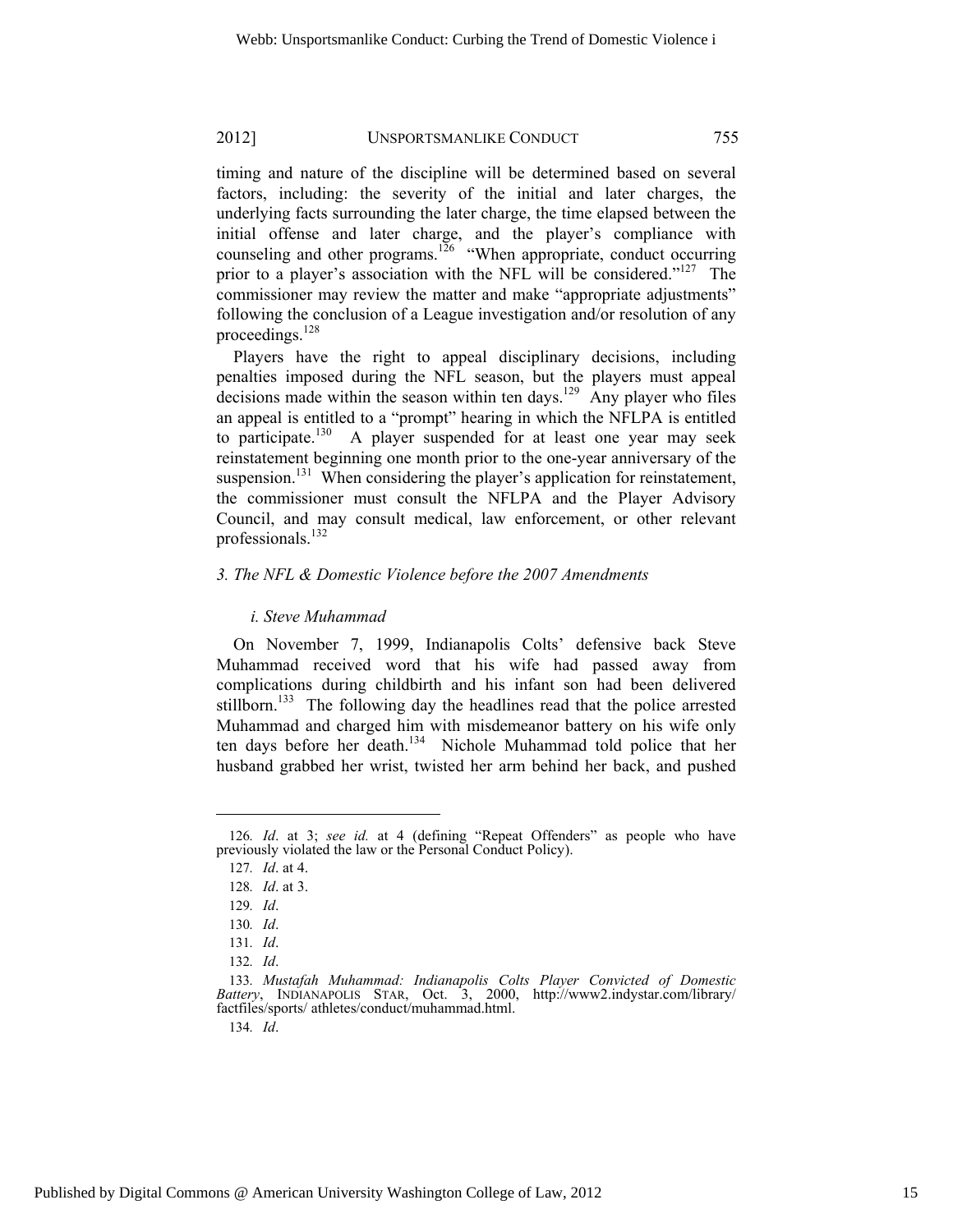her up against a bedroom wall before throwing her to the floor.<sup>135</sup> She also said that Muhammad hit her six-year old son, Eric, who reportedly tried to protect her by hitting his stepfather with a plastic baseball bat.<sup>136</sup> The Marion County coroner's office concluded that Nichole likely died from injuries suffered in a traffic accident three days before her death, not her injuries suffered in the alleged beating.<sup>137</sup> Muhammad received a mandatory evaluation from mental health professionals but the commissioner allowed him to return to the Colts, subject to ongoing counseling.138 After a conviction on one count of domestic battery, the court sentenced Muhammad to one year of probation, thirty-two hours of community service, and twelve weeks of domestic violence counseling.<sup>139</sup>

Although many advocates for victims of domestic violence accused Colts officials of inaction, team president Bill Polian felt it was the League's responsibility to discipline a player convicted of a crime.<sup>140</sup> Polian confirmed that Muhammad entered into an employee-assistance program established by both the Colts and the NFL shortly before his arrest.<sup>141</sup> In September 2000, the Domestic Violence Network of Greater Indianapolis and the Indiana Coalition Against Domestic Violence sent a list of recommended actions to both the NFL and the Colts.<sup>142</sup> Although the team agreed to promote and support domestic violence related programs, the Colts felt that the proposed three-game suspension of Muhammad was a decision better left to the League.<sup>143</sup> On September 20, 1999, the NFL suspended Muhammad for two games for violating the PCP, costing him  $$32,352$  in lost salary.<sup>144</sup>

## *4. The NFL & Domestic Violence after the 2007 Amendments*

#### *i. Ben Roethlisberger*

Ben Roethlisberger, the two-time Super Bowl champion quarterback of

<sup>135</sup>*. Id.*

<sup>136</sup>*. Id.*; Gwen Knapp, *NFL Did What it Had to Do with New Conduct Policy*, S.F.<br>HRON., Apr. 12, 2007, http://articles.sfgate.com/2007-04-CHRON., Apr. 12, 2007, http://articles.sfgate.com/2007-04- 12/sports/17238645\_1\_steve-muhammad-charges-convicted.

<sup>137</sup>*. Indianapolis Colts Player Convicted of Domestic Battery*, *supra* note 133.

<sup>138</sup>*. Id*. In 1999, the NFL was still operating under the Violent Crime Policy established by then commissioner Paul Tagliabue.

<sup>139</sup>*. Id*.

<sup>140</sup>*. Id.*

<sup>141</sup>*. Id*.

<sup>142</sup>*. Id*.

<sup>143</sup>*. Id*.

<sup>144</sup>*. Id.*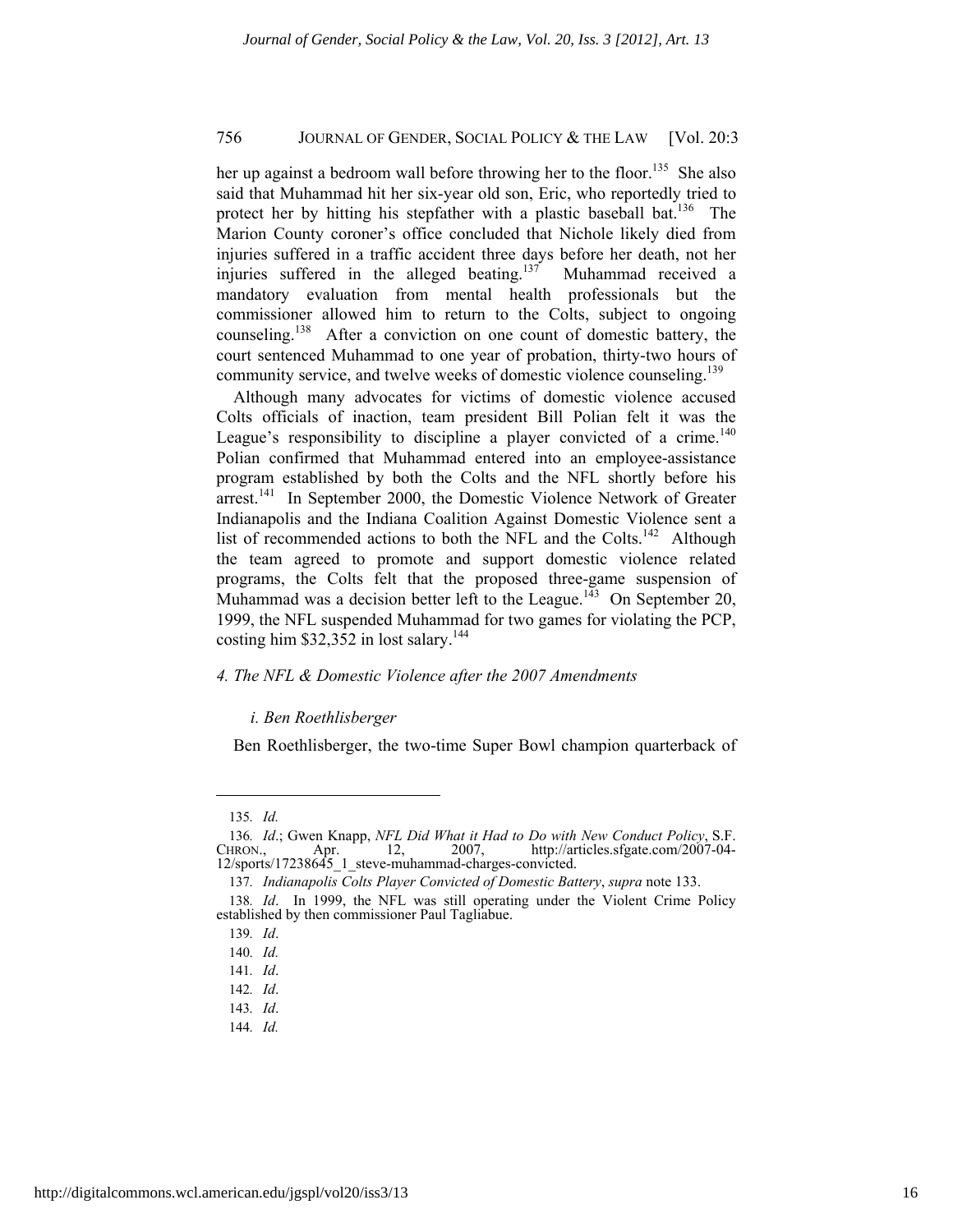the Pittsburgh Steelers, was served with a civil lawsuit in July 2009.<sup>145</sup> In that case, Andrea McNulty, a 31-year old V.I.P. casino hostess at Harrah's Lake Tahoe, alleged that Roethlisberger raped her in his hotel room after he called to report a problem with the television; the alleged incident took place in July 2008.146 Later, on March 5, 2009, Roethlisberger and some friends celebrated his birthday at the Capital City Pub in Milledgeville, Georgia.<sup>147</sup> Roethlisberger invited a twenty-year-old female and her friends into a V.I.P. area of the bar and bought them a round of shots.<sup>148</sup> Later in the evening, Roethlisberger followed the woman into a bathroom and allegedly sexually assaulted her.<sup>149</sup> An emergency room doctor who examined the accuser discovered a cut, bruises and vaginal bleeding but could not say if someone had raped her.<sup>150</sup> But she did not want to go forward with the charges, as trial would be "a very intrusive personal experience."151 A week later, the commissioner suspended Roethlisberger for the first six games of the 2010 season for violating the NFL's PCP and ordered him to undergo a comprehensive behavioral evaluation.<sup>152</sup> Roethlisberger was the first player suspended under the revamped PCP who had not been arrested or charged with a crime.<sup>153</sup> Before taking action, Goodell interviewed Roethlisberger, reviewed information gathered by law enforcement, and even talked privately with Georgia's district attorney, Fred Bright.<sup>154</sup> Goodell explained to Roethlisberger that, under the PCP, discipline is appropriate when conduct "undermines or puts at risk the integrity and reputation of the NFL, NFL clubs, or NFL players."<sup>155</sup> According to Goodell, Roethlisberger's conduct satisfied that standard "by any measure."<sup>156</sup> Further, Goodell stated that there was nothing about that night in Milledgeville that could "remotely be described as admirable,

<sup>145</sup>*. Roethlisberger: Allegations 'False'*, ESPN.COM (July 24, 2009, 12:37 AM), http://sports.espn.go.com/nfl/news/story?id=4350996.

<sup>146</sup>*. Id.*

<sup>147</sup>*. No Charges against Roethlisberger*, ESPN.COM (Apr. 12, 2010, 9:51 PM), http://sports.espn.go.com/nfl/news/story?id=5078589.

<sup>148</sup>*. Id.*

<sup>149</sup>*. Id*.

<sup>150</sup>*. Id*.

<sup>151</sup>*. See id*. (explaining the difficulty of proving sexual assault in Georgia because the state requires proof of force and lack of consent from the victim).

<sup>152</sup>*. Roethlisberger Suspended by NFL*, ESPN.COM (Apr. 22, 2010, 12:48 PM), http://sports.espn.go.com/nfl/news/story?id=5121614.

<sup>153</sup>*. Id*.

<sup>154</sup>*. Id*.

<sup>155</sup>*. See id*. (explaining that by purchasing or facilitating the purchase of alcoholic beverages for underage college students, Roethlisberger put both the students and himself at risk).

<sup>156</sup>*. Id*.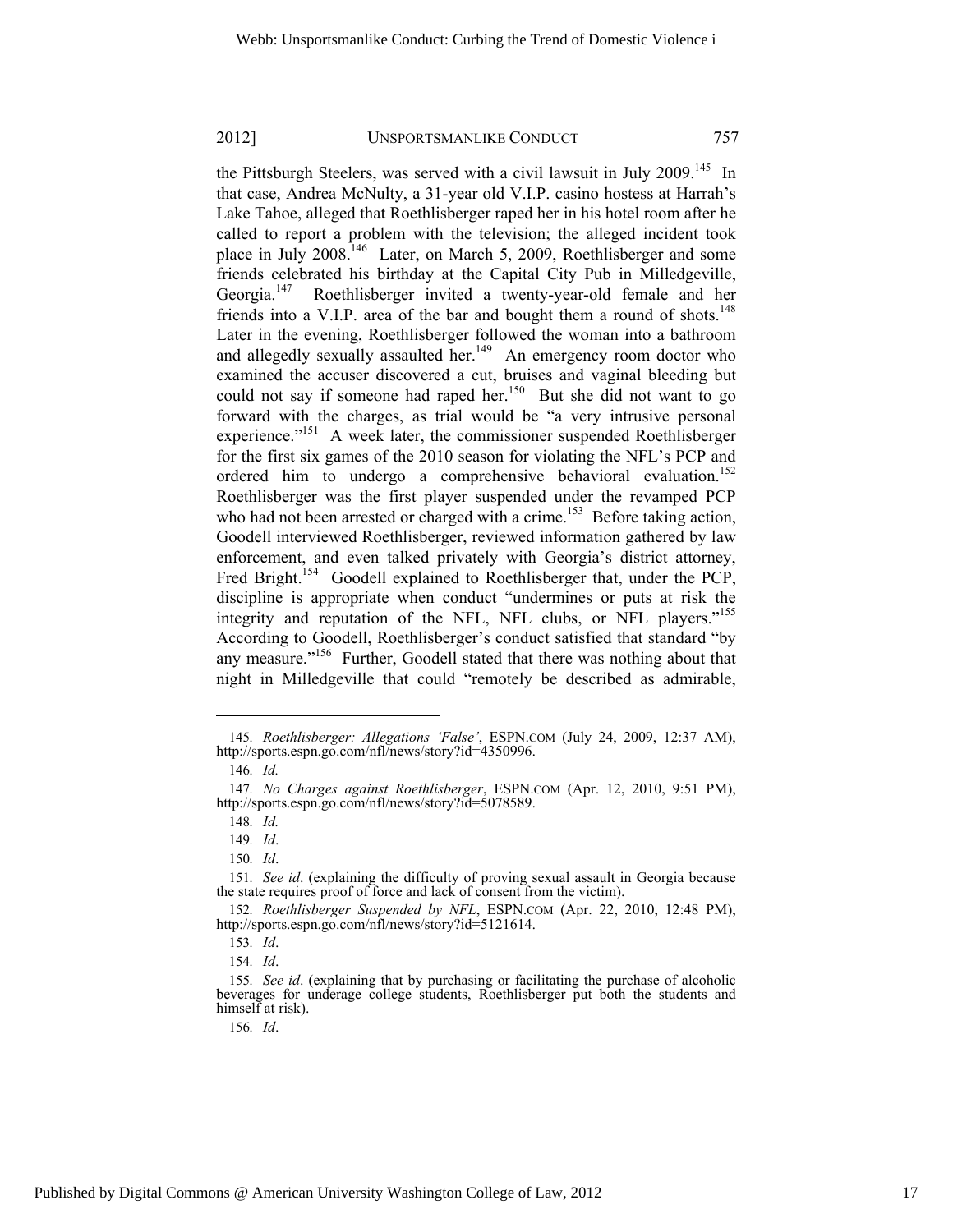responsible, or consistent with either the values of the league or the expectations of our fans."157 Goodell reviewed Roethlisberger's behavior in the months after the incident and reduced the suspension to four games, as he was satisfied that Roethlisberger had followed League guidelines and kept himself out of trouble.<sup>158</sup>

# II. WHY THE NFL AND MLB HAVE BEEN SLOW TO REACT TO DOMESTIC VIOLENCE

League commissioners have the power to impose discipline for off-thefield conduct through provisions contained in league constitutions, bylaws, and CBAs.<sup>159</sup> Even so, there may be several possible reasons why the leagues have been hesitant to address the problem of domestic violence in professional sports.

#### *A. Possible Economic Impact of Player Suspension*

The most likely reason for this hesitation is the leagues' concern about lost revenue due to player suspensions.<sup>160</sup> It is well known that "the most valuable asset of a sports league is its players. The quality of the league fluctuates according to the quality of its players  $\dots$  ...<sup>161</sup> By showcasing competition between its best athletes, the league creates attractive and popular games for the fans to watch.<sup>162</sup> The NFL has grown into the most popular and richest sport in the world by following this simple logic.<sup>163</sup> The economic success of the NFL is largely attributed to the more than twelve billion dollars it receives from television contracts.<sup>164</sup> Each team receives an equal share of the television revenues, which pay the vast majority of player salaries.<sup>165</sup> If a high-profile player in any league is

l

<sup>157</sup>*. Id*.

<sup>158</sup>*. Goodell Reduces Roethlisberger's Suspension to Four Games*, NFL.COM (Sept. 3, 2010, 6:30 PM), http://www.nfl.com/news/story/09000d5d81a3eb23/article/goodellreduces-roethlisbergers-suspension-to-four-games.

<sup>159</sup>*. See, e.g.*, MLB CONSTITUTION, *supra* note 11, at art. II, § 2(c) (authorizing commissioner to determine what action is appropriate); *see* Kim & Parlow, *supra* note 13, at 575 (stating that provisions in these agreements grant commissioners the right to discipline players for acts deemed not to be in the "best interest" of the sport).

<sup>160</sup>*. See* Ambrose, *supra* note 103, at 1106-07 (describing the NFL's high revenues that are dependent on high quality players both on and off the playing field).

<sup>161</sup>*. Id*. at 1106.

<sup>162</sup>*. Id*. at 1106-07.

<sup>163</sup>*. Id*. at 1106.

<sup>164</sup>*. Id*. As of 2008, the NFL had a \$3.7 billion dollar deal with CBS, a \$4.3 billion dollar deal with Fox, a \$3.6 billion dollar deal with NBC, and a \$1.1 billion dollar deal with ESPN giving each network exclusive rights to televise NFL games.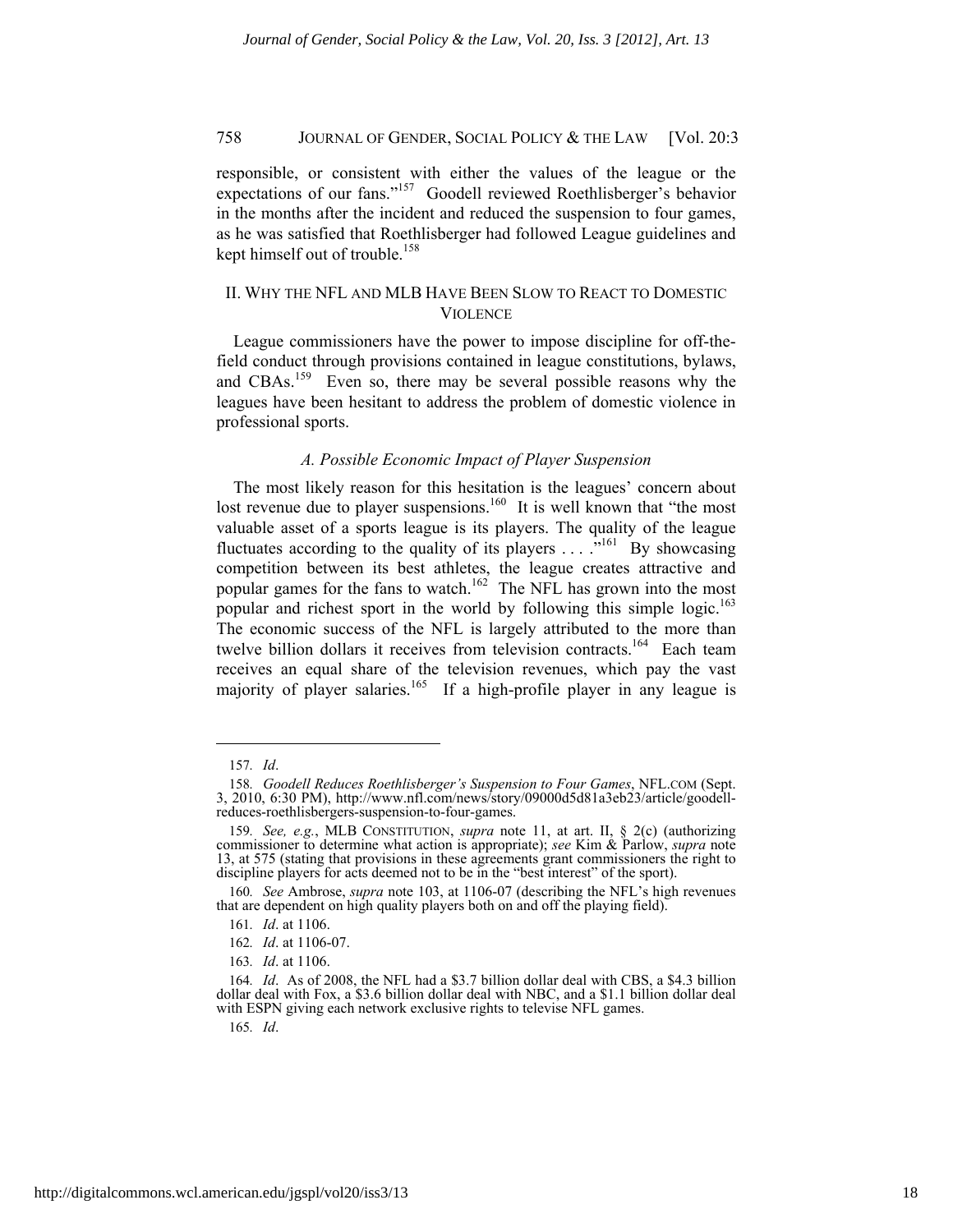suspended for an act of domestic violence, it may create a domino effect.<sup>166</sup> Fewer star players means fewer quality teams competing in less exciting games to watch.<sup>167</sup> Less fan interest equals less lucrative television and sponsorship contracts for the league, which translates to "less economic success and decrease[s] the money available for players' salaries."<sup>168</sup>

# *B. Innocent Until Proven Guilty*

Many people assume that those undergoing a criminal trial are guilty.<sup>169</sup> However, a situation involving former Green Bay Packers receiver James Lofton forced the NFL to think twice about suspending players prior to legal adjudication.<sup>170</sup> The League suspended Lofton, who was facing rape charges, for the last game of the 1986 regular season without pay.<sup>171</sup> After the court acquitted Lofton in the off-season, the NFL acknowledged the mistake and paid Lofton his salary for the missed game.<sup>172</sup> Situations similar to Lofton's could pose serious problems to leagues, as the player may bring suit for lost wages, bonuses, or even lost sponsorship money.<sup>173</sup>

# III. WHY A DOMESTIC VIOLENCE POLICY MAKES SENSE

#### *A. The Link Between Athletes and Domestic Abuse*

Domestic violence experts, sports sociologists, and even former players have all speculated as to why athletes may be more likely to commit acts of domestic abuse.174 First, players trained to use violence or intimidation on the field may have difficulty preventing these tendencies from carrying over into their personal relationships.<sup>175</sup> Second, sports may cultivate a "macho sub-culture" that equates violence with masculinity and vilifies anything considered feminine, setting the stage for violence against women.<sup>176</sup> Although evidence is inconclusive regarding whether athletes are more likely than non-athletes to batter their domestic partners, players should be disciplined for domestic abuse in order to maintain a league's public image of sport, set a positive example for children and the

166*. Id.* at 1107. 167*. Id*. 168*. Id.* 169*. Id*. at 1105. 170*. Id.* 171*. Id*. 172*. Id*. 173*. Id*. at 1106. 174. *Id*. 175*. Id*. 176*. Id*.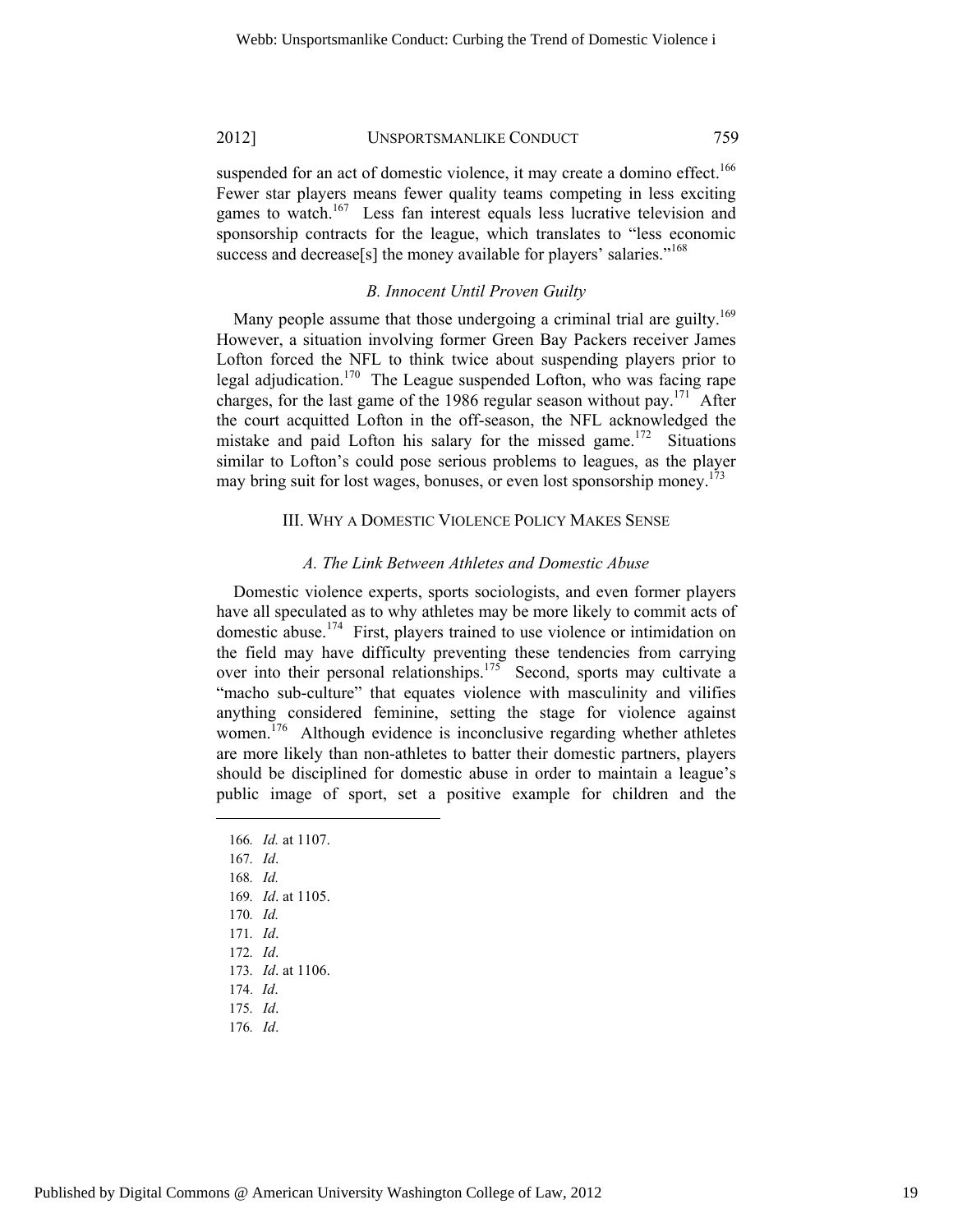community, and most importantly, promote nonviolent relationships.<sup>177</sup>

#### *B. Protecting the Public Image of the Game*

Adoption of a domestic violence policy may be a matter of self-interest for the leagues.<sup>178</sup> Both the owners and players have a stake in maintaining the public image of their leagues and acknowledge in their collective bargaining agreements that off-the-field misconduct may be detrimental to their league's success.<sup>179</sup> Although it is uncertain whether any negative publicity regarding domestic violence results in financial losses, the conduct clearly tarnishes a league's image in the eyes of the general public.<sup>180</sup>

# *C. Desirable as a Matter of Public Policy*

Professional sports leagues have a more compelling need to combat domestic violence than many other social institutions.<sup>181</sup> Author Mariah Burton Nelson argues that because "manly" sports shape the dominant culture in America, violent attitudes against women can be formed simply by watching these games on television.<sup>182</sup> In sports such as football and hockey, where assaults that would be illegal off the field have become an accepted and even celebrated part of the game, the leagues must send a message that this behavior is inappropriate outside the game.<sup>183</sup> Even if the role of sports leagues in creating a culture where violence against women is tolerated is minimal, action by the leagues to discipline abusers could still have a positive impact and set an example for other social institutions.<sup>184</sup> Furthermore, many incidents of domestic abuse continue to be marginalized as "family disputes" and treated as if they are less serious than other crimes.185 Some theorists argue that because the "meaning of violent acts towards women is generated in a sociocultural context that fosters, shapes, and justifies the use of violence to maintain a maledominated status quo," leaders of all social institutions that contribute to the development and maintenance of male violence against women,

l

<sup>177</sup>*. Id*. at 1050-52.

<sup>178</sup>*. Id*. at 1051.

<sup>179</sup>*. Id*.

<sup>180</sup>*. Id*.

<sup>181</sup>*. See id*. (arguing that disciplining athletes may be necessary to protect the public image of the game and is desirable as a matter of public policy).

<sup>182</sup>*. Id*. at 1052 (quoting MARIAH BURTON NELSON, THE STRONGER WOMEN GET, THE MORE MEN LOVE FOOTBALL 6-8 (1994)).

<sup>184</sup>*. Id*. at 1052-53.

<sup>185</sup>*. Id*. at 1052.